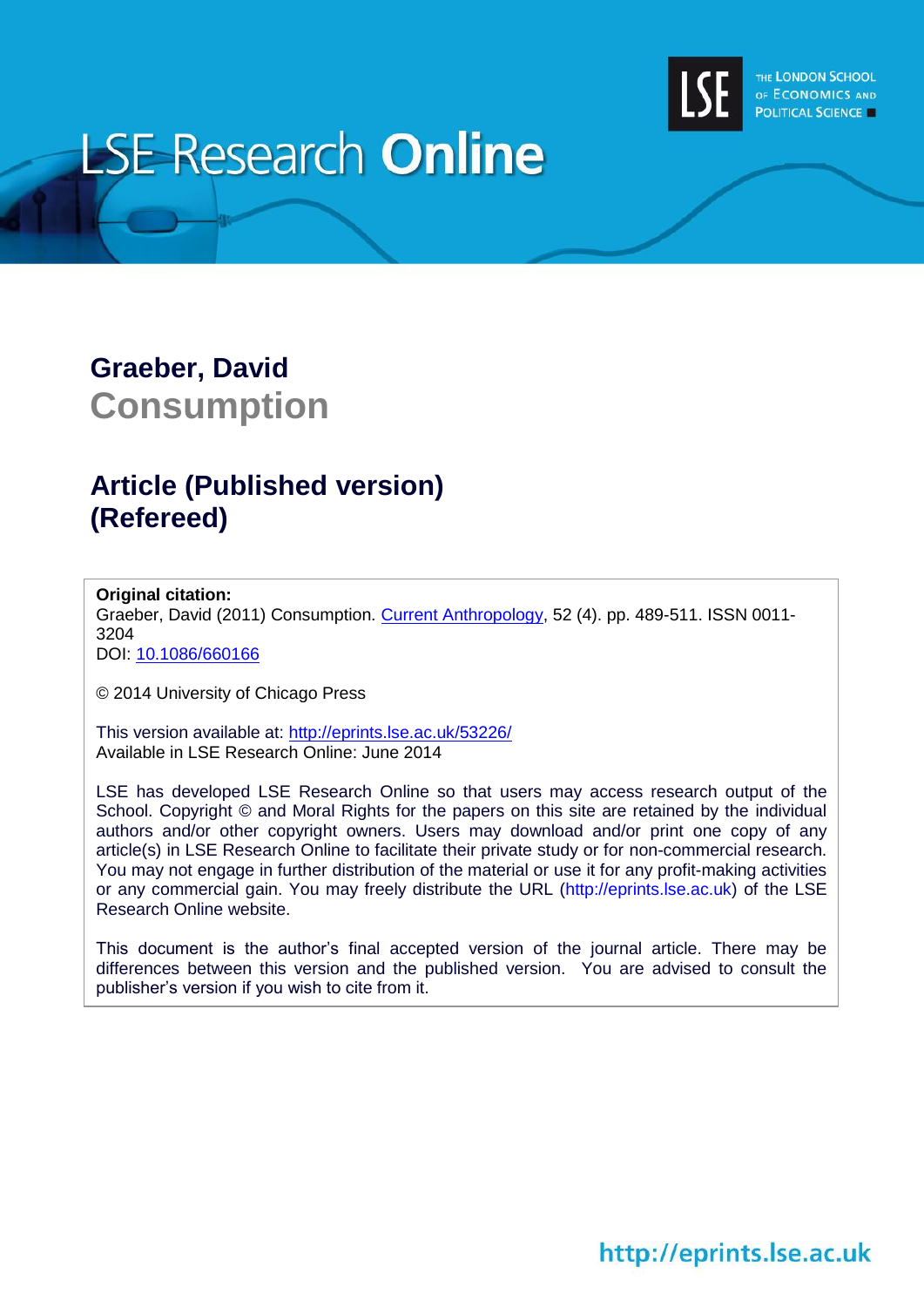



For Anthropological Research, Inc.

"Consumption" Author(s): David Graeber Source: Current Anthropology, Vol. 52, No. 4 (August 2011), pp. 489-511 Published by: [The University of Chicago Press](http://www.jstor.org/action/showPublisher?publisherCode=ucpress) on behalf of [Wenner-Gren Foundation for Anthropological](http://www.jstor.org/action/showPublisher?publisherCode=wennergren) [Research](http://www.jstor.org/action/showPublisher?publisherCode=wennergren) Stable URL: http://www.jstor.org/stable/10.1086/660166 Accessed: 11/09/2011 14:26

Your use of the JSTOR archive indicates your acceptance of the Terms & Conditions of Use, available at <http://www.jstor.org/page/info/about/policies/terms.jsp>

JSTOR is a not-for-profit service that helps scholars, researchers, and students discover, use, and build upon a wide range of content in a trusted digital archive. We use information technology and tools to increase productivity and facilitate new forms of scholarship. For more information about JSTOR, please contact support@jstor.org.



*The University of Chicago Press* and *Wenner-Gren Foundation for Anthropological Research* are collaborating with JSTOR to digitize, preserve and extend access to *Current Anthropology.*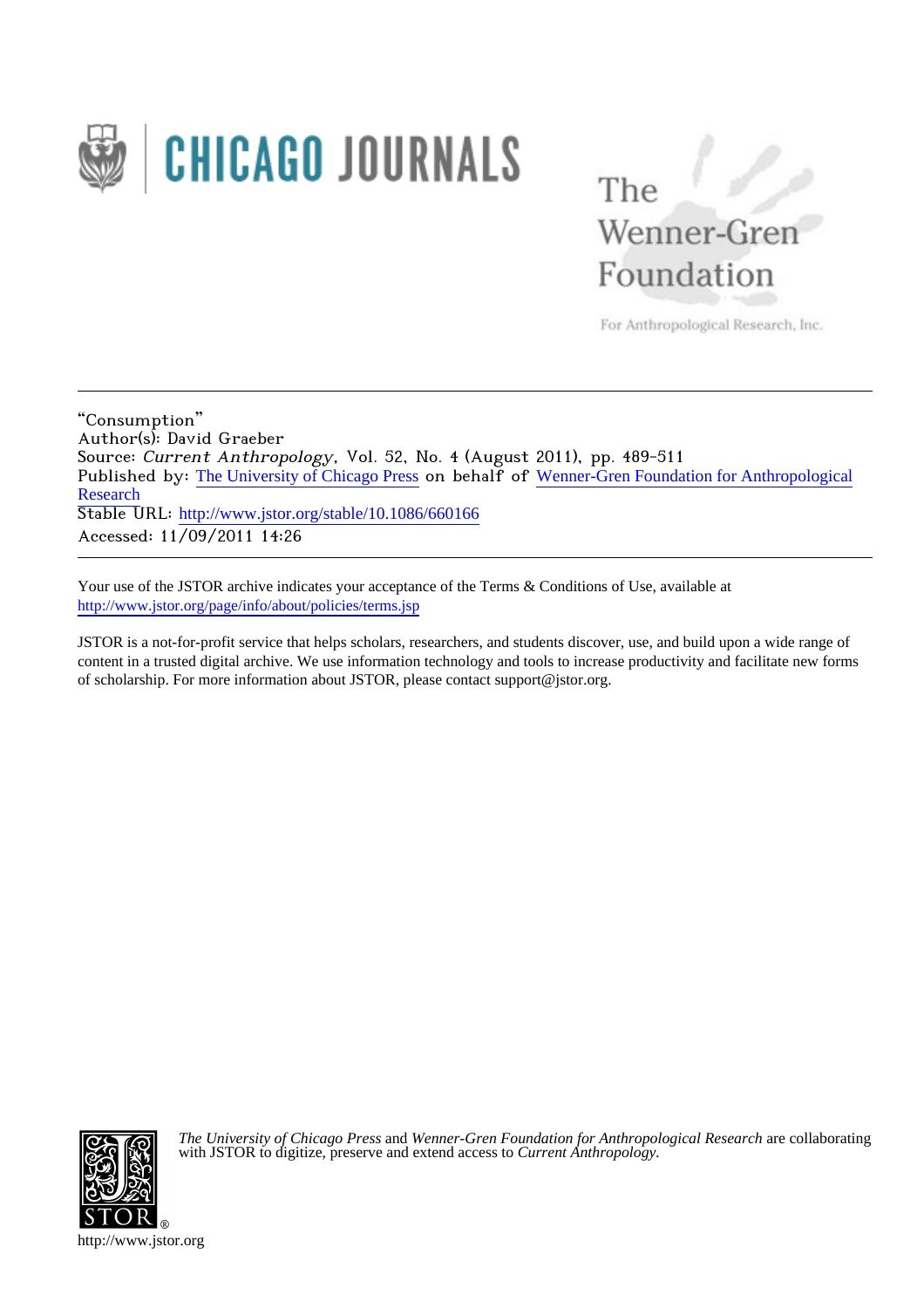# Special Section: Keywords

# **"Consumption"**

## **by David Graeber**

Beginning in the 1980s, anthropologists began to be bombarded with endless—and often strangely moralistic—exhortations to acknowledge the importance of something referred to as "consumption." The exhortations were effective; for the past 2 decades, the term has become a staple of theoretical discourse. Rarely, however, do anthropologists examine it: asking themselves why it is that almost all forms of human self-expression or enjoyment are now being seen as analogous to eating food. This essay seeks to investigate how this came about, beginning with medieval European theories of desire and culminating in the argument that the notion of consumption ultimately resolves certain conceptual problems in possessive individualism.

I do not want to offer yet another critique of consumption or of consumer practices. I want to ask instead why it is that we assume such things exist. Why is it that when we see someone buying refrigerator magnets and someone else putting on eyeliner or cooking dinner or singing at a karaoke bar or just sitting around watching television, we assume that they are on some level doing the same thing, that it can be described as "consumption" or "consumer behavior," and that these are all in some way analogous to eating food?<sup>1</sup> I want to ask where this term came from, why we ever started using it, and what it says about our assumptions about property, desire, and social relations that we continue to use it. Finally, I want to suggest that maybe this is not the best way to think about such phenomena and that we might do well to come up with better ones.

To do so necessarily means taking on a whole intellectual industry that has developed over the past few decades around the study of consumption. For most scholars, not only is the category of "consumption" self-evident in its importance<sup>2</sup> but also one of the greatest sins of past social theorists was their failure to acknowledge it. Since the mid-1980s, theoretical discussions of the topic in anthropology, sociology, history, or cultural studies almost invariably begin by denouncing past scholars for having refused to give consumption sufficient due. The most frequent villains are the Frankfurt School. One widely used cultural studies textbook begins by explaining that theorists such as Adorno and Horkheimer

argued that the expansion of mass production in the twentieth century had led to the commodification of culture, with the rise of culture industries. Consumption served the interests of manufacturers seeking greater profits, and citizens became the passive victims of advertisers. Processes of standardization, they argued, were accompanied by the development of a materialistic culture, in which commodities came to lack authenticity and instead merely met "false" needs. These needs were generated by marketing and advertising strategies and, it is argued, increased the capacity for ideological control or domination. (MacKay 1997:3)<sup>3</sup>

The author goes on to observe that this view was first shaken when ethnographers such as Dick Hebdige (1979) began examining the actual behavior of those involved in youth subcultures and discovered that

rather than being passive and easily manipulated... young consumers were active, creative and critical in their appropriation and transformation of material artifacts. In a process of bricolage, they appropriated, reaccented, rearticulated or transcoded the material of mass culture to their own ends, through a range of everyday creative and symbolic

**David Graeber** is Reader in the Department of Anthropology of Goldsmiths, University of London (New Cross, London SE14 6NW, United Kingdom [\[d.graeber@gold.ac.uk\]](mailto:d.graeber@gold.ac.uk)). This paper was submitted 25 XI 07 and accepted 15 VI 09.

<sup>1.</sup> As Richard Wilk (2004) has shown in endless and elegant detail, the term "consumption" is basically a metaphor of eating.

<sup>2.</sup> To take one example, a while ago a book came out called *The Consumer Society Reader* (Schor and Holt 2000), which contains essays by 28 authors, ranging from Thorsten Veblen to Tom Frank, about consumption and consumerism. Not a single essay offers a definition of either term or asks why these terms are being used rather than others.

<sup>3.</sup> As Conrad Lodziak (2002), who also cites this passage, makes clear, this standard version does not really reflect the actual arguments of anyone involved in the Frankfurt School. It is all something of a myth.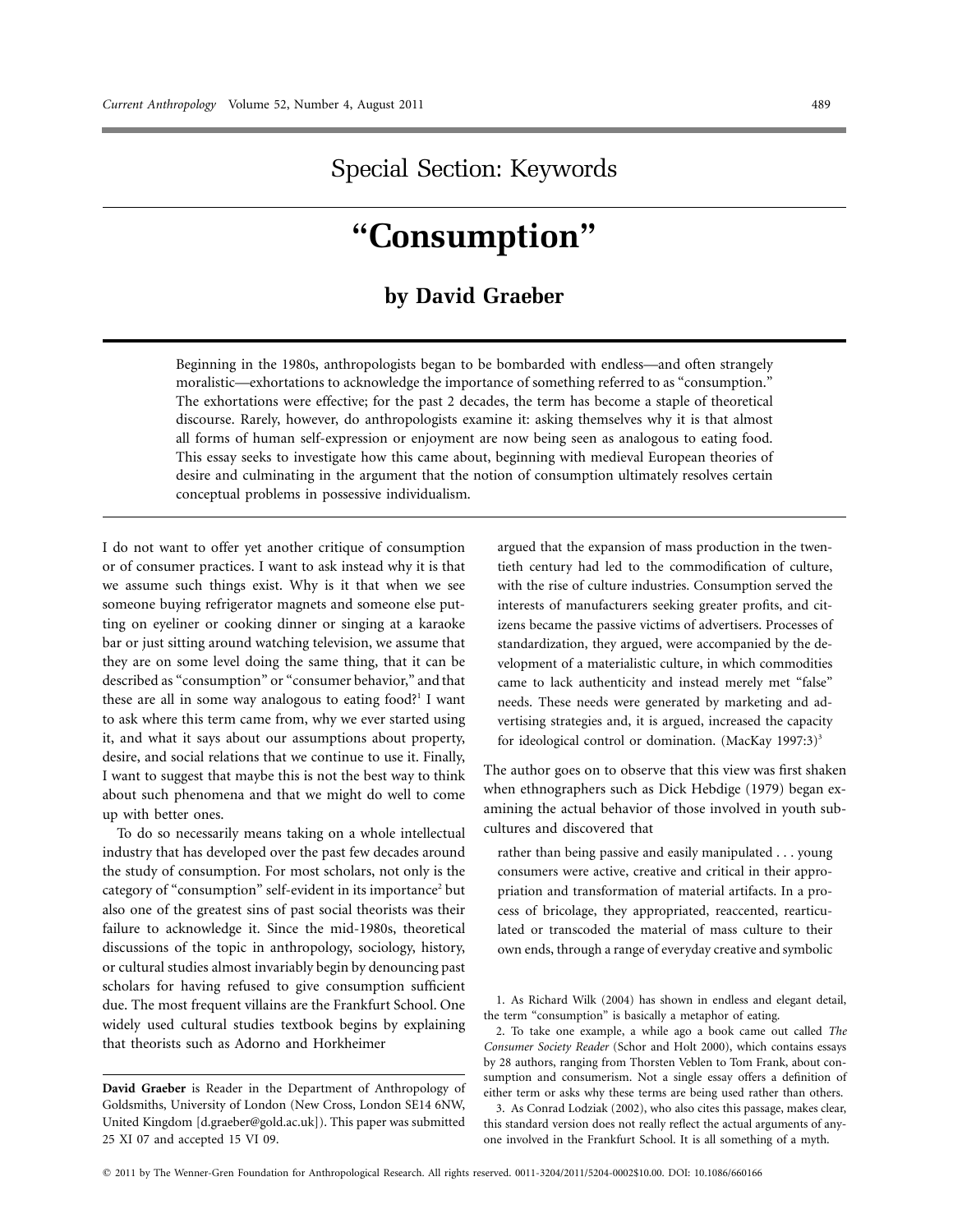practices. Through such processes of appropriation, identities are constructed. (MacKay 1997:3)

Of course, Hebdige was dealing not just with subcultures but mainly with self-conscious countercultures. Still, this became the model. Before long, what was taken to be true of rebellious youth came to be seen as true, if perhaps in a less flamboyant fashion, of all consumers. Rather than being passive victims of media manipulation, they were active agents. In anthropology, a number of scholars soon began making similar arguments and telling similar stories from the mid-1980s to the early 1990s: Arjun Appadurai (1986) in *The Social Life of Things*, Jonathan Friedman (1994) in *Consumption and Identity*, and above all, Daniel Miller (1987, 1995, 1997, 1998, 2001) in a series of books beginning with *Material Culture and Mass Consumption*. Each of these authors had his own version of the story, and each developed his own idiosyncratic theories of what consumption was all about, but what was ultimately more important than any particular author's version was what might be described as the standard narrative that began to take shape in classes, seminars, and informal graduate school conversations at the time. This was a surprisingly uniform little morality tale that runs something like this. Once upon a time, it begins, we all used to subscribe to a Marxist view of political economy that saw production as the driving force of history and the only truly legitimate field of social struggle. Insofar as we even thought about consumer demand, it was largely written off as an artificial creation, the results of manipulative techniques by advertisers and marketers meant to unload products that nobody really needed. But eventually we began to realize that this view was not only mistaken but also profoundly elitist and puritanical. Real working people find most of their life's pleasures in consumption. What is more, they do not simply swallow whatever marketers throw at them like so many mindless automatons; they create their own meanings out of the products with which they chose to surround themselves. In fact, insofar as they fashion identities for themselves, those identities are largely based on the cars they drive, clothes they wear, music they listen to, and videos they watch. In denouncing consumption, we are denouncing what gives meaning to the lives of the very people we claim we wish to liberate.<sup>4</sup>

The obvious question is, Who is this "we"? After all, it is not as if cultural anthropology had ever produced any Frankfurt School–style analysis of consumption to begin with. This seems all the more significant because the story was not simply told at one historical juncture. By now it has effectively become a regular instrument of academic socialization whereby graduate students—many themselves coming from countercultural backgrounds or at least still struggling with their own adolescent revulsion against consumer culture—adjust themselves to more settled, consumer-oriented lives. Still, the real (and rather perverse) effect of this narrative has been to import the categories of political economy—the picture of a world divided into two broad spheres, one of industrial production, another of consumption—into a field that had never seen the world that way before. It is no coincidence that this is a view of the world equally dear to Marxist theorists who once wished to challenge the world capitalist system and to the neoliberal economists currently managing it.

Perhaps this is not entirely surprising. I have argued elsewhere (Graeber 2010) that as an ideology, at least, neoliberalism consists largely of such systematic inversions: taking concepts and ideas that originated in subversive, even revolutionary rhetoric and transforming it into ways of presenting capitalism itself as subversive and revolutionary. And the story looks rather different if one looks at the broader social context, particularly what was happening within capitalism itself. Until the mid-1970s, economists and marketers, when they sought outside expertise to help understand consumer behavior, tended to consult psychologists. Starting in the late 1970s, essays in the *Journal of Consumer Behavior* and other marketing journals began to argue for the importance of social context—the foundational essay here is often considered to be by Belk (1975)—and look to anthropology, in particular, for models and assistance. At first there was a great deal of resistance to this line of approach within marketing studies itself, but as advertisers themselves began to speak of accelerated "market segmentation" and increasingly move to defining consumers as, essentially, a diverse collection of subcultures, it became more and more obviously relevant.

The first major attempt at an alliance between anthropologists and economists in the study of consumption was soon to follow—Mary Douglas's (1979) work with Baron Isherwood, *The World of Goods: Towards an Anthropology of Consumption*. Their work, however, had little real traction in the discipline largely because it came from a fairly explicitly conservative political position—it was framed in part as a rejoinder to 1960s countercultural types who criticized materialist values. In fact, with the exception of a few mavericks such as Steve Barnett, who (also in 1979) left academia to set up his own marketing consultancy firm, anthropology as a discipline remained largely reluctant to answer the business world's call.<sup>5</sup> The real breakthrough occurred in the late 1980s with the populist turn described above, that is, when anthropologists began to take the opposite approach to Douglas,

5. In fact there was equal resistance in the early 1980s on either side. Richard Wilk (personal communication) informs me that he and Eric Arnould, a professor of marketing, wrote a paper called "Why Do the Indians Want Adidas?" in 1981; no anthropological journal would accept it, and *American Anthropologist* returned it unreviewed with the comment "This is not an anthropological topic."

<sup>4.</sup> I note that such demotic wisdom is rarely precisely reflected in the works of any particular author, though Miller often comes very close to saying this. Yet they have tremendous power. Another example of the phenomenon is the phrase "How can I know The Other?" and the debate surrounding the question, which raged around the same time, in the late 1980s and early 1990s. As far as I know, the phrase never actually appeared in print at all, even in the works of those authors (e.g., Marcus and Clifford) with whom it was broadly identified.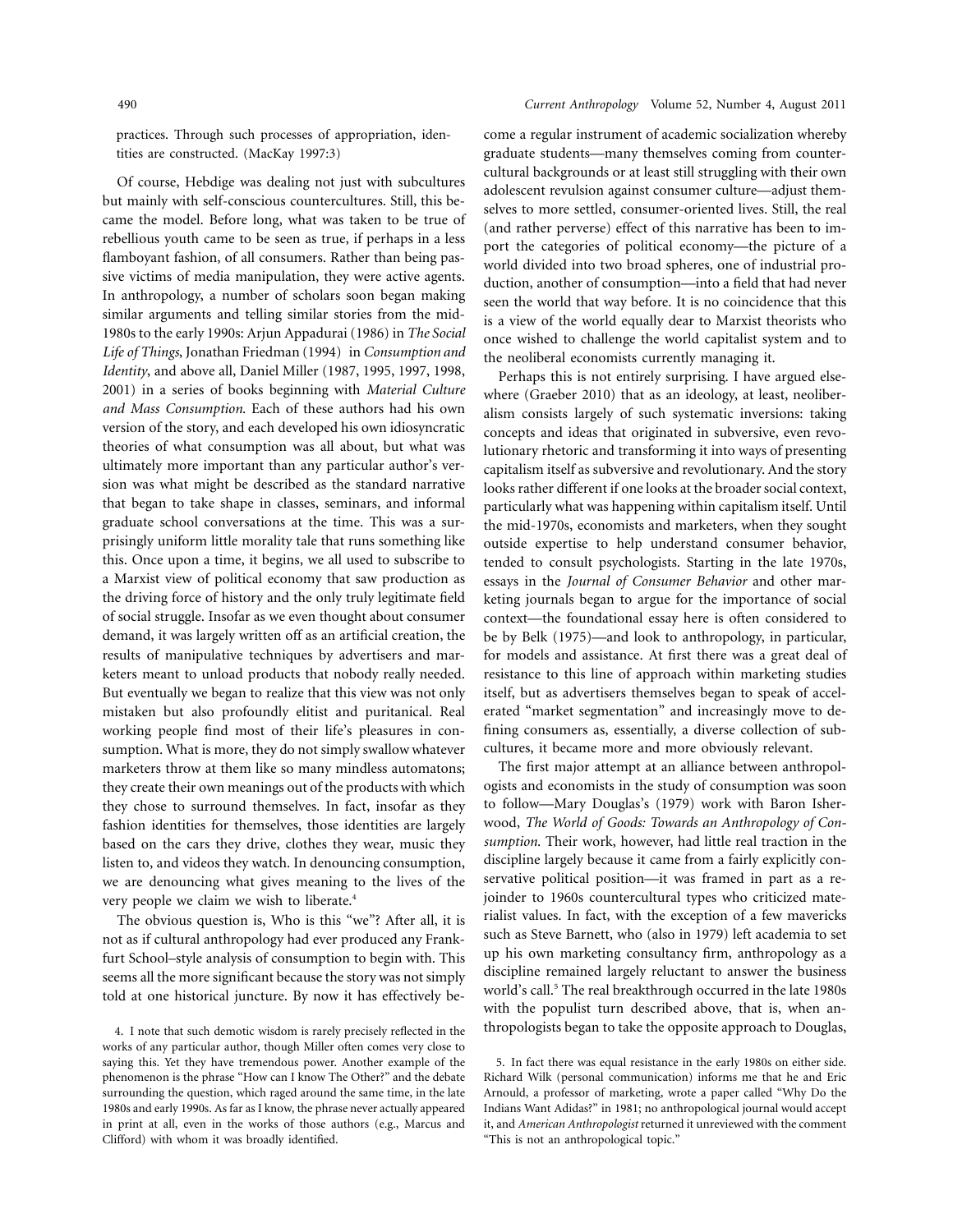and rather than condemn countercultures, they effectively began treating all cultures as subcultures and all subcultures as countercultures.

The following quote is from a recently published encyclopedia of anthropology, in the section, "Anthropology and Business":

The British anthropologist Daniel Miller argues that this "turn" represented a metamorphosis of anthropology, from a less mature state in which mass consumption goods were viewed as threatening (i.e., signifying both the loss of culture and a threat to the survival of anthropology), to a more enlightened outlook that frankly acknowledges consumption as the local idiom through which cultural forms express their creativity and diversity. This rather amazing about-face has permitted a confluence of interest between anthropology and the field of marketing. (Baba 2006:43)

The author goes on to observe that

the literature in consumer behavior and marketing produced by anthropologists has been well received by marketing departments and corporations, with the result that anthropologists now hold positions in the marketing departments of several major business schools (e.g., University of Pennsylvania, Northwestern University, University of Nebraska, University of Utah). It would appear that anthropology is now a permanent addition to the disciplines that comprise the academic marketing field. (Baba 2006:47)

A synthetic discipline, called "consumer culture theory" (see Arnould and Thomson 2005) has emerged as increasing numbers of anthropologists follow the path blazed by Barnett and work directly with advertising firms on specific campaigns.

I certainly do not mean to suggest that pressures from the corporate world created this discourse; as I say, all this was part of a much broader infiltration of neoliberal categories into anthropology that was happening at the time. Neither do I mean to suggest that the resultant field of "consumption studies" has been driven by business interests or for that matter that it has not produced any number of interesting and worthwhile analyses. What I do want to argue is that this choice of initial terms has made a difference.

This is what I really want to investigate. How did "consumption" become a field of anthropology, and what does it mean that we now call certain kinds of behavior "consumption" rather than something else? It is a curious fact, for example, that those who write about consumption almost never define the term.<sup>6</sup> I suspect this is in part because the tacit definition they are using is so extraordinarily broad. In common academic usage (and to an only slightly less degree popular usage), "consumption" has come to mean "any activity that involves the purchase, use or enjoyment of any manufactured or agricultural product for any purpose other than the production or exchange of new commodities." For most wage laborers, this means nearly anything one does when not working for wages. Imagine, for example, four teenagers who decide to form a band. They scare up some instruments, teach themselves to play, write songs, come up with an act, and practice long hours in the garage. Now it seems reasonable to see such behavior as production of some sort or another, but if one takes the common de facto definition to its logical conclusion, it would be much more likely to be placed in the sphere of consumption simply because they did not themselves manufacture the guitars.<sup>7</sup> Granted, this is something of a reductio ad absurdum. But it is precisely by defining "consumption" so broadly that anthropologists can then turn around and claim that consumption has been falsely portrayed as passive acquiescence when in fact it is more often an important form of creative self-expression. Perhaps the real question should be, Why does the fact that manufactured goods are involved in an activity automatically come to define its very nature?

It seems to me that this theoretical choice—the assumption that the main thing people do when they are not working is "consuming" things—carries within it a tacit cosmology, a theory of human desire and fulfillment whose implications we would do well to think about.<sup>8</sup> This is what I want to investigate in the rest of this paper. Let me begin by looking at the history of the word "consumption" itself.

#### Etymologies and Antecedents

The English "to consume" derives from the Latin verb *consumere*, meaning "to seize or take over completely" and, hence, by extension, to "eat up, devour, waste, destroy, or spend." To be consumed by fire, or for that matter consumed with rage, still holds the same implications: it implies something not just being thoroughly taken over but being overwhelmed in a way that dissolves away the autonomy of the object or even that destroys the object itself.

"Consumption" first appears in English in the fourteenth century. In early French and English usages, the connotations were almost always negative. To consume something meant

<sup>6.</sup> Of the few exceptions of which I am aware, one is Miller (1987), who first defined "consumption" as an action that "translates the object from an alienable to an inalienable condition; that is from being a symbol of estrangement and price value to being an artifact invested with particular inseparable connotations" (190), a rather idiosyncratic and arcane definition related to his own Hegelian notion of self-creation that, however, I do not believe is shared by any other consumption theorist, and later (Miller 2001:1) as "the consequences of objects for the people that use them," a definition that is so broad it is presumably not really meant

as a definition at all. The other is Appleby (1999:130): "the desiring, acquiring and enjoying of goods and services which one has purchased," though elsewhere in the same piece she also defines consumption as "the active seeking of personal gratification through material goods" (164).

<sup>7.</sup> Especially if the band had not yet received a record contract or many professional gigs; if they were able to market some kind of product, it might be considered production again.

<sup>8.</sup> Here I also want to answer some of the questions rather left dangling at the end of my book on value theory (Graeber 2001).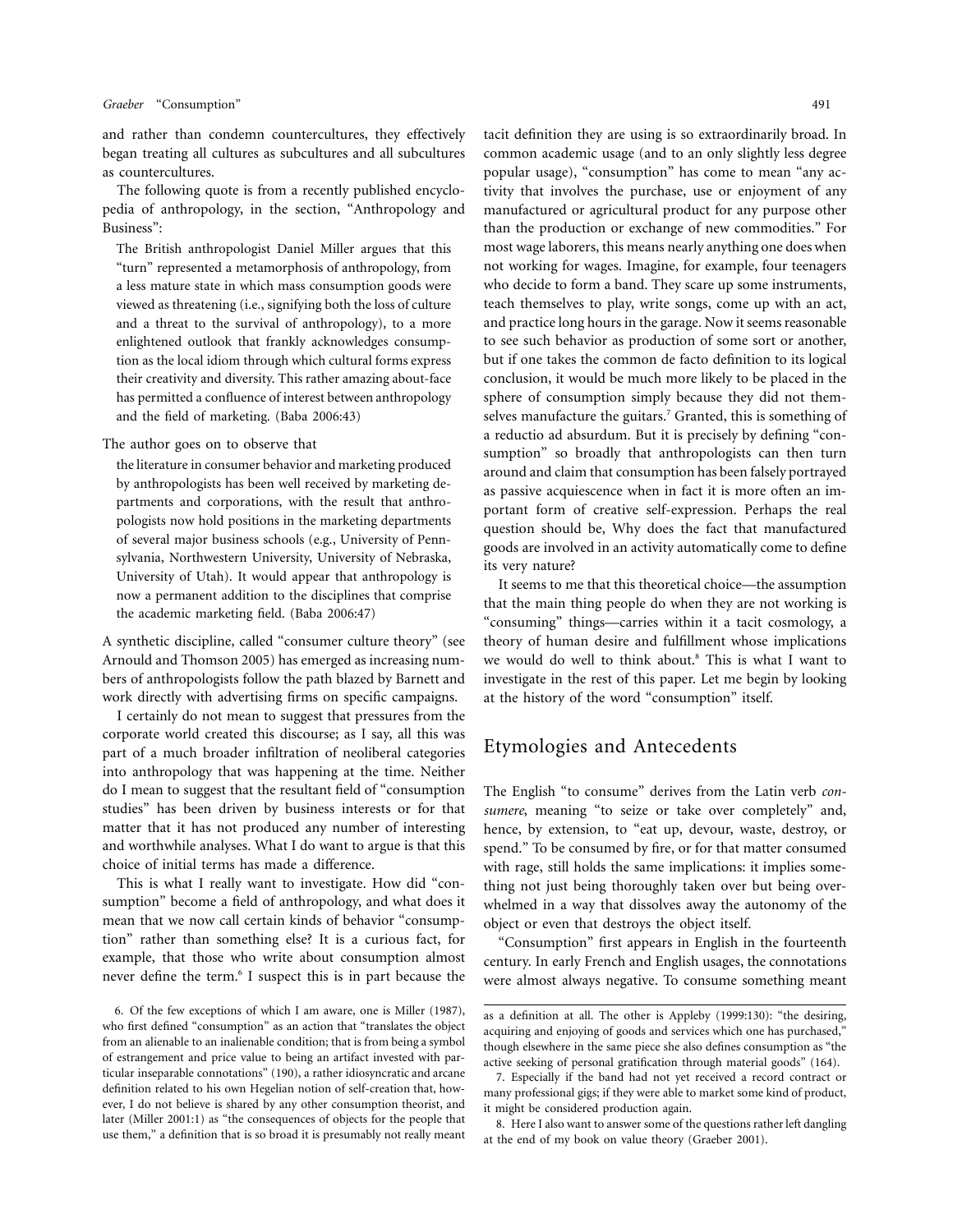to destroy it, to make it burn up, evaporate, or waste away. Hence, wasting diseases "consumed" their victims, a usage that according to the *Oxford English Dictionary* is already documented by 1395. This is why tuberculosis came to be known as "consumption." At first the now-familiar sense of consumption as eating or drinking was very much a secondary meaning. Rather, when applied to material goods, "consumption" was almost always synonymous with waste: it meant destroying something that did not have to be (at least quite so thoroughly) destroyed.<sup>9</sup>

The contemporary usage, then, is relatively recent. If we were still talking the language of the fourteenth or even seventeenth centuries, a "consumer society" would have meant a society of wastrels and destroyers.

Consumption in the contemporary sense really appears in the political economy literature only in the late eighteenth century, when authors such as Adam Smith and David Ricardo began to use it as the opposite of "production."10 One of the crucial features of the industrial capitalism emerging at the time was a growing separation between the places in which people—or men, at least—worked and the places where they lived. This in turn made it possible to imagine that the "economy" (itself a very new concept) was divided into two completely separate spheres: the workplace, in which goods were "produced," and the household, in which they were "consumed." That which was created in one sphere is used ultimately, used up, destroyed—in the other. Vintners produce wine, and consumers take it home and drink it; chemical plants produce ink, and consumers take it home, put it in pens, and write with it, and so on. Of course, even from the start, it was more difficult to see in what sense consumers were "consuming" silverware or books because these are not destroyed by use; however, because just about anything does eventually wear out or have to be replaced, the usage was not entirely implausible.

All this did, certainly, bring home one of the defining features of capitalism: that it is a motor of endless production, one that can maintain its equilibrium, in fact, only by continual growth. Endless cycles of destruction do seem to be, necessarily, the other side of this. To make way for new products, all that old stuff must somehow be cleared away, destroyed, or at least cast aside as outmoded or irrelevant. And this is indeed the defining feature of "consumer society" as usually described (especially by its critics): one that casts aside any lasting values in the name of an endless cycling of ephemera. It is a society of sacrifice and destruction. And often what seems to most fascinate Western scholars—and the Western

public—about people living in radically different economic circumstances are phenomena that seem to mirror this in one way or another. George Bataille (1985 [1937]) saw here a clue to the nature of culture itself, whose essence he saw as lying in apparently irrational acts of wild sacrificial destruction, for which he drew on examples such as Aztec human sacrifice or the Kwakiutl potlatch.<sup>11</sup> Or consider the fascination with the potlatch itself. It is hard not to think about Northwest Coast potlatch without immediately evoking images of chiefs setting fire to vast piles of wealth—such images play a central role not only in Bataille's but in just about every popular essay on "gift economies" since. If one examines the sources, though, it turns out most Kwakiutl potlatches were stately redistributive affairs, and our image is really based on a handful of extremely unusual ones held around 1900 at a time when the Kwakiutl population was simultaneously devastated by disease and was undergoing an enormous economic boom (e.g., Masco 1995). Clearly, the spectacle of chiefs vying for titles by setting fire to piles of blankets or other valuables strikes our imagination not so much because it reveals some fundamental truth about human nature largely suppressed in our own society as because it reflects a barely hidden truth about the nature of our own consumer society: that it is largely organized around the ceremonial destruction of commodities.

"Consumption," then, refers to an image of human existence that first appears in the North Atlantic world around the time of the industrial revolution, one that sees what humans do outside the workplace largely as a matter of destroying things or using them up. It is especially easy to perceive the impoverishment this introduces into accustomed ways of talking about the basic sources of human desire and gratification by comparing it to the ways earlier Western thinkers had talked about such matters. St. Augustine and Hobbes (1968), for example, both saw human beings as creatures of unlimited desire, and they therefore concluded that if left to their own devices, they would always end up locked in competition. As Marshall Sahlins (1996) has pointed out, in this they almost exactly anticipated the assumptions of later economic theory. But when they listed what humans desired, neither emphasized anything like the modern notion of consumption. In fact, both came up with more or less the same list: humans, they said, desire (1) sensual pleasures, (2) the accumulation of riches (a pursuit assumed to be largely aimed at winning the praise and esteem of others), and  $(3)$  power.<sup>12</sup>

12. Similar lists appear throughout the Western tradition. Kant also had three—wealth, power, and prestige—interestingly skipping pleasure.

<sup>9.</sup> In French the word *consummation*, which is from a different root, eventually displaced *consumption*. But the idea of taking possession of an object seems to remain, and any number of authors have remarked on the implied parallel between sexual appropriation and eating food.

<sup>10. &</sup>quot;Produce" is derived from a Latin word meaning to "bring out" (a usage still preserved in phrases such as "the defense produced a witness" or "he produced a flashlight from under his cloak") or "to put out" (as from a factory).

<sup>11.</sup> Bataille's argument was that production, which Marx saw as quintessentially human, is also the domain of activity most constrained by practical considerations—consumption the least so. To discover what is really important to a culture, therefore, one should look not at how things are made but at how they are destroyed.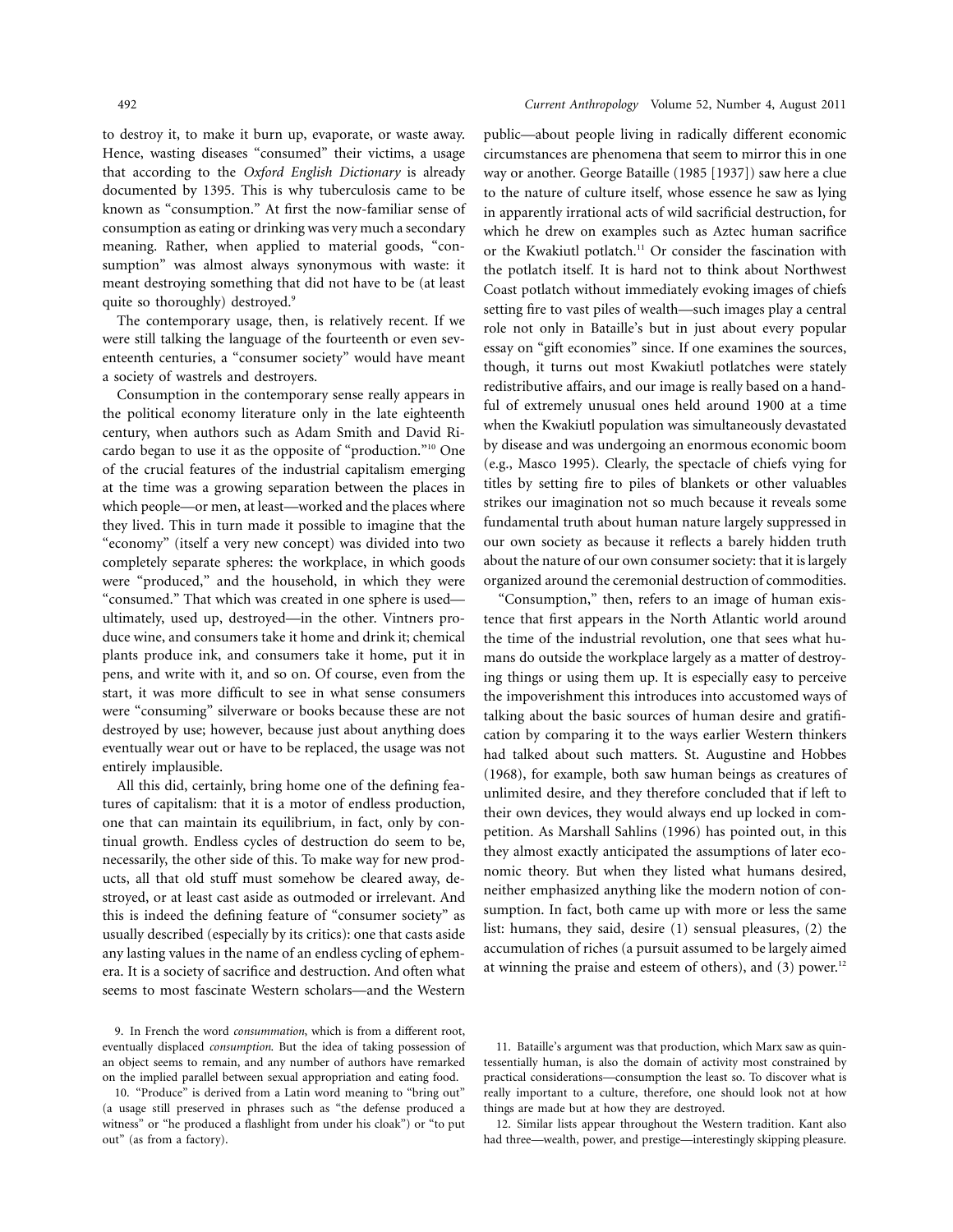None were primarily about using anything up.<sup>13</sup> Even Adam Smith (1976 [1776]), who first introduced the term "consumption" in its modern sense in *The Wealth of Nations*, turned to an entirely different framework when he developed a theory of desire in his *Theory of Moral Sentiments* (Smith 2002 [1761]), one that assumed that what most humans want above all is to be the object of others' sympathetic attention.<sup>14</sup> It was only with the growth of economic theory and its gradual colonization of other disciplines that desire itself began to be imagined as the desire to consume.

The notion of consumption, then, that assumes that human fulfillment is largely about acts of (more or less ceremonial) material destruction represents something of a break in the Western tradition. It is hard to find anything written before the eighteenth century that precisely anticipates it. It seems to appears abruptly, mainly in countries such as England and France, at exactly the moment when historians of those places begin to talk about the rise of something they call "consumer society" or simply "consumerism" (Berg and Clifford 1999; McKendrick, Brewer, and Plum 1982; Smith 2002; Stearns 2001), that is, the moment when a significant portion of the population could be said to be organizing their lives around the pursuit of something called "consumer goods," defined as goods they did not see as necessities but as in some sense objects of desire, chosen from a range of products, subject to the whims of fashion (ephemera again), and so on.

### Theories of Desire

All this makes it sound as if the story should really begin around 1750 or even 1776. But could such basic assumptions about what people thought life is about really have changed that abruptly? It seems to me there are other ways to tell the story that suggest much greater continuities. One would be to examine the concept of "desire" itself as it emerged in the Western philosophical tradition, to understand how it is that "consumption" could become our key idiom for talking about material desire. Here I think there is a great deal of continuity, and investigating it should make it much easier to understand why in fact European thought provided fertile ground for the emergence of such a concept—one that, I suspect, would have seemed quite odd almost anywhere else.

This approach might seem surprising because it is not as if one can immediately identify a single "Western" theory of

14. One could even argue that Smith's approach to questions of desire and fulfillment is so one sided, centering almost entirely on social recognition and immaterial rewards (wealth, in his system, was only really desirable insofar as wealthy people were more likely to be the object of others' attention and spontaneous sympathetic concern), that it is meant to head off the very possibility of the consumption model that was to develop from his economic work.

desire. In fact, thinking on the matter in what we have come to think of as the Western philosophical tradition contains a number of apparently contradictory strands. Since Plato, the most common approach has been to see desire as rooted in a feeling of absence or lack. This does make a certain obvious intuitive sense. One desires what one does not have. One feels an absence and imagines how one might like to fill it; this very action of the mind is what we think of as "desire." But there is also an alternative tradition that goes back at least to Spinoza (2000) that starts off not from the yearning for some absent object but from something even more fundamental: self-preservation, the desire to continue to exist (Nietzsche's "life which desires itself"). Here desire becomes the fundamental energetic glue that makes individuals what they are over time. Both strands continue to do battle in contemporary social theory as well. Desire as lack is especially developed in the work of Jacques Lacan (1977). The key notion here is of the "mirror stage," where an infant, who is at first really a bundle of drives and sensations unaware of its own existence as a discrete bounded entity, manages to construct a sense of self around some external image, for example, an encounter with his or her own reflection in the mirror. One can generalize from here a much broader theory of desire (or perhaps merely desire in its more tawdry narcissistic forms) where the object of desire is always some image of perfection, an imaginary completion for one's own ruptured sense of self (Graeber 2001:257–258). But then there is also the approach adopted by authors such as Deleuze and Guattari (1983), who wrote *Anti-Oedipus*, their famous critique of psychoanalysis, largely as an attack on this kind of thinking. Appealing to the Spinozist/Nietzschean tradition, they deny that desire should be found in any sense of lack at all. Rather, it is something that "flows" between everyone and everything; much like Foucault's power, it becomes the energy knitting everything together. As such, desire is everything and nothing; there is very little one can actually say about it.

One might be tempted to conclude at this point that "desire" is not a very useful theoretical concept $+15$ —that is, one that can be meaningfully distinguished from needs, or urges, or intentions—because even authors working within the same philosophical tradition cannot make up their minds what it is supposed to mean. But if one goes back to the origins of the alternative tradition of Spinoza (2000), one soon discovers that the two strands are not nearly as different as they appear. When Spinoza refers to the universal driving force of all beings to persist in their being and expand their powers of action, he is referring not to desire (*cupiditas*) but to what he calls *conatus*, usually translated "will." On a bodily level, *conatus* takes the form of a host of appetites: attractions, dispositions,

15. Working here on the assumption that if one examines any intellectual tradition carefully enough, one could find the materials for a genuinely insightful analysis of such "big questions" (i.e., sufficient perusal of the Buddhist would also have yielded useful results had I been competent to do it, which I am not).

<sup>13.</sup> The sensual pleasures they had in mind seem to have centered as much on having sex as on eating food, on lounging on silk pillows, and on burning incense or hashish, and by "wealth," both seemed to have in mind, first and foremost, permanent things such as mansions, landed estates, and magnificent jewelry rather than consumables.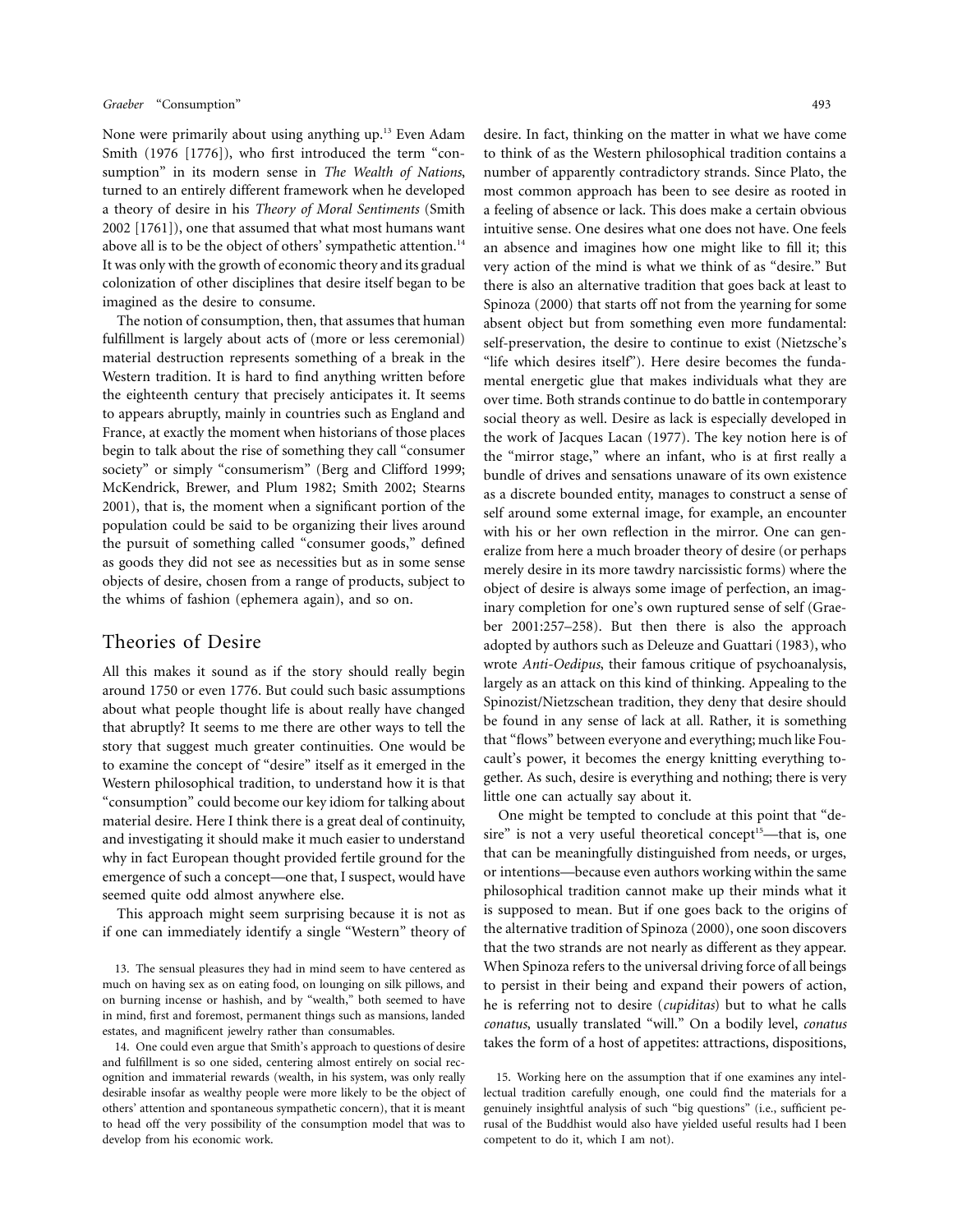and so forth. Desire is "the idea of an appetite," the imaginative construction one puts on some such attraction or disposition.16 In other words, the one constant element in all these definitions is that desire (unlike needs, urges, or intentions) necessarily involves the imagination. Objects of desire are always imaginary objects and usually imaginary totalities of some sort because, as I have argued before, most totalities are themselves imaginary objects (Graeber 2001).

The other way one might say desire differs from needs, urges, or intentions is that as Tzvetan Todorov (2001) puts it, it always implies the desire for some kind of social relation. There must necessarily be some kind of quest for recognition involved. The problem is that owing to the extreme individualism typical of the Western philosophical tradition, this tends to be occluded; even where it is not, the desire for recognition is assumed to be the basis for some kind of profound existential conflict. The classic text here is Hegel's (1998) "On Lordship and Bondage," the famous "master/slave dialectic" in *Phenomenology of Spirit* that has made it difficult for future theorists to think of this kind of desire without also thinking of violence and domination.

If I may be allowed a very abbreviated summary of Hegel's argument,<sup>17</sup> human beings are not animals because they have the capacity for self-consciousness. To be self-conscious means to be able to look at ourselves from an outside perspective that must necessarily be that of another human being. All these were familiar arguments at the time; Hegel's great innovation was to bring in desire, to point out that to look at ourselves this way, one has to have some reason to want to do it. This sort of desire is also inherent in the nature of humanity, according to Hegel, because unlike animals, humans desire recognition. Animals experience desire simply as the absence of something: they are hungry; therefore, they wish to "negate that negation" by obtaining food; they have sexual urges; therefore, they seek a mate.<sup>18</sup> Humans go further. They not only wish to have sex—at least, if they are being truly human about the matter—but also wish to be recognized by their partner as someone worthy of having sex with. That is, they wish to be loved. We desire to be the object of another's desire. So far this seems straightforward enough: human desire implies mutual recognition. The problem is that for Hegel, the quest for mutual recognition inevitably leads to violent conflict, to "life-and-death struggles" for supremacy. He provides a little parable: two men confront each other at the

beginning of history (as in all such stories, they appear to be 40-year-old males who simply rose out of the earth fully formed). Each wishes to be recognized by the other as a free, autonomous, fully human being. But in order for the other's recognition to be meaningful, he must prove to himself that the other is fully human and worthy of recognizing him; the only way to do this is to see whether he values his freedom and autonomy so much that he is willing to risk his life for it. A battle ensures. But a battle for recognition is inherently unwinnable, because if you kill your opponent, there is no one to recognize you; on the other hand, if your opponent surrenders, he proves by that very act that he was not willing to sacrifice his life for recognition after all and therefore that his recognition is meaningless. One can of course reduce a defeated opponent to slavery, but even that is self-defeating, because once one reduces the Other to slavery, one becomes dependent on one's slave for one's very material survival while the slave at least produces his own life and is in fact able to realize himself to some degree through his work.

This is a myth, a parable. Clearly, there is something profoundly true in it. Still, it is one thing to say that quest for mutual recognition is necessarily going to be tricky, full of pitfalls, with a constant danger of descending into attempts to dominate or even obliterate the Other. It is another thing to assume from the start that mutual recognition is impossible. As Majeed Yar (2001) has pointed out, this assumption has come to dominate almost all subsequent Western thinking on the subject, especially since Sartre refigured recognition as "the gaze" that, he argued, necessarily pins down, squashes, and objectifies the Other.<sup>19</sup> As in so much Western theory, when social relations are not simply ignored, they are assumed to be inherently competitive. Todorov (2001:66–67) notes that much of this is the result of starting one's examples with a collection of adult males: psychologically, he argues, it is quite possible to argue that the first moment in which we act as fully human beings is when we seek recognition from others, but that is because the first thing a human baby does that an animal baby does not do is try to catch her mother's eye, an act with rather different implications.

At this point, I think we have the elements for a preliminary synthesis. Insofar as it is useful to distinguish something called "desire" from needs, urges, or intentions, then, it is because desire (*a*) is always rooted in imagination and (*b*) tends to direct itself toward some kind of social relation, real or imaginary, and that social relation generally entails a desire for some kind of recognition and hence an imaginative reconstruction of the self, a process fraught with dangers of destroying that social relation or turning it into some kind of terrible conflict.

19. Lacan's "mirror phase" itself actually draws directly on Hegel (Casey and Woody 1983; Silverman 2000). I might note, too, that it is the Hegel-Kojéve-Sartre connection that is responsible for the habit of writing about "the Other" with a capital *O*, as an inherently unknowable creature.

<sup>16.</sup> For the best collection of essays on Spinoza's theory of desire, see Yovel (1999). On his theory of imagination, see Gates and Lloyd (1999) and Negri (1991).

<sup>17.</sup> I am especially drawing on the famous "strong reading" of this passage by Alexander Kojéve (1969) that had such an influence on Bataille, Lacan, Sartre, de Beauvoir, Fanon, and so on. Levinas (1998) has recently challenged this reading, but it has certainly dominated social theory, and particularly French social theory, for at least half a century.

<sup>18.</sup> In Hegel's language, they construct themselves as a negation; therefore, they seek to negate that negation by negating something else, that is, by eating it.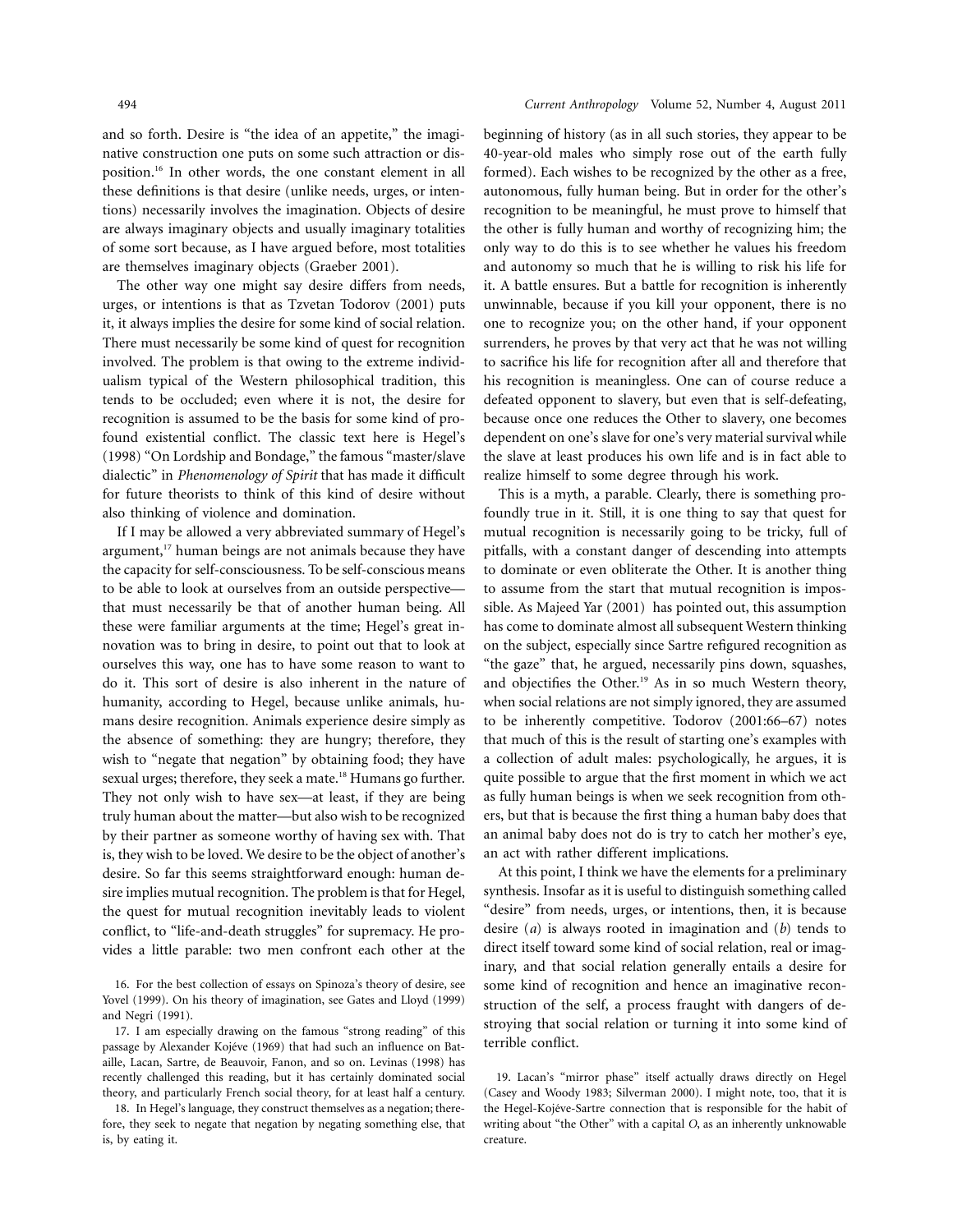Now, all this is more arranging the elements of a possible theory than proposing one; it leaves open the actual mechanics of how these elements interact. But if nothing else, it helps explain why the word "desire" has become so popular with authors who write about modern consumerism, which is, we are told, all about imaginary pleasures and the construction of identities. Even here, though, the historical connections between ideas are not what one might imagine.

In the next section, I will look at theories of consumerism as desire and see how they tie into this broader philosophical tradition—one rooted, I believe, in some very fundamental underlying assumptions about the nature of human beings.

#### On Lovers and Consumers

Let me begin with Colin Campbell's (1987) *Romantic Ethic and the Spirit of Modern Consumerism*, certainly one of the more creative essays on the subject. Campbell's book aims to provide a corrective to the usual critique of consumer culture, which is that it throws up all sorts of wonderful fantasies about what you will get when you purchase some product and inevitably disappoints you once you get the product. It is this constant lack of satisfaction, the argument goes, that then drives consumption and thus allows the endless expansion of production. If the system delivered on its promises, the whole thing would not work. Campbell is not denying this happens so much as he is questioning whether the process itself is really so frustrating or unpleasant as most accounts imply. Really, he says, is not all this a form of pleasure in itself? In fact, he argues that it is the unique accomplishment of modern consumerism that it has assisted in the creation of a genuinely new form of hedonism.

"Traditional hedonism," Campbell argues, was based on the direct experience of pleasure: wine, women, and song; sex, drugs, and rock and roll; whatever the local equivalent. The problem from a capitalist perspective is that there are inherent limits to all this. People become sated and bored. There are logistical problems. "Modern self-illusory hedonism," as he calls it, solves this dilemma because here what one is really consuming are fantasies and daydreams about what having a certain product would be like. The rise of this new kind of hedonism, he argues, can be traced back to certain sensational forms of Puritan religious life but primarily to the new interest in pleasure through the vicarious experience of extreme emotions and states that one sees emerge in the popularity of Gothic novels and the like in the eighteenth century and that peaks with romanticism itself. The result is a social order that has become, in large measure, a vast apparatus for the fashioning of daydreams. These reveries attach themselves to the promise of pleasure afforded by some particular consumer good or set of them; they produce the endless desires that drive consumption, but in the end, the real enjoyment is not in the consumption of the physical objects but in the reveries themselves (see also Wagner 1995).

The problem with this argument—or one of them (one

could find all sorts)—is the claim that all of this was something new. It is not just the obvious point that pleasure through vicarious participation in extreme experience did not become a significant social phenomenon only in the seventeenth century. It was accepted wisdom as early the eleventh century that desire was largely about taking pleasure in fantasies.

Here I turn to the work of the Italian philosopher Giorgio Agamben (1993*a*, 1993*b*) and the Romanian historian of religions Ioan Couliano (1987) on medieval and Renaissance theories of love. These theories all turned on the notion of what was called the "pneumatic system." One of the greatest problems in medieval metaphysics was to explain how it was possible for the rational soul to perceive objects in the material world because the two were assumed to be of absolutely alien natures. The solution was to posit an intermediate astral substance called "pneuma," or spirit, that translated sense impressions into phantasmic images. These images then circulated through the body's pneumatic system (which centered on the heart) before they could be comprehended by the intellectual faculties of the soul. Because this was essentially the zone of imagination, all sensations, or even abstract ideas, had to proceed through the imagination—becoming emotionally charged in the process—before they could reach the mind. Hence, erotic theory held that when a man fell in love with a woman, he was really in love not with the woman herself but with her image, one that, once lodged in his pneumatic system, gradually came to hijack it, vampirizing his imagination and ultimately drawing off all his physical and spiritual energies. Medical writers tended to represent this as a disease that needed to be cured; poets and lovers represented it as a heroic state that combined pleasures (in fantasy but also, somewhat perversely, in the very experience of frustration and denial) with an intrinsic spiritual or mystical value in itself. The one thing all agreed on, though, is that anyone who got the idea that one could resolve the matter by "embracing" the object of his or her fantasy was missing the point. The very idea was considered a symptom of a profound mental disorder, a species of "melancholia."

Here Agamben discusses Ficino:

In the same passage, the specific character of melancholic Eros was identified by Ficino as disjunction and excess. "This tends to occur," he wrote, "to those who, misusing love, transform what rightly belongs to contemplation into the desire of the embrace." The erotic intention that unleashes the melancholic disorder presents itself as that which would possess and touch what ought merely to be the object of contemplation, and the tragic insanity of the saturnine temperament thus finds its root in the intimate contradiction of a gesture that would embrace the unobtainable. (Agamben 1993*b*:17–18)

Agamben goes on to quote the French scholastic Henry of Ghent to the effect that melancholics "cannot conceive the incorporeal" as such because they do not know "how to ex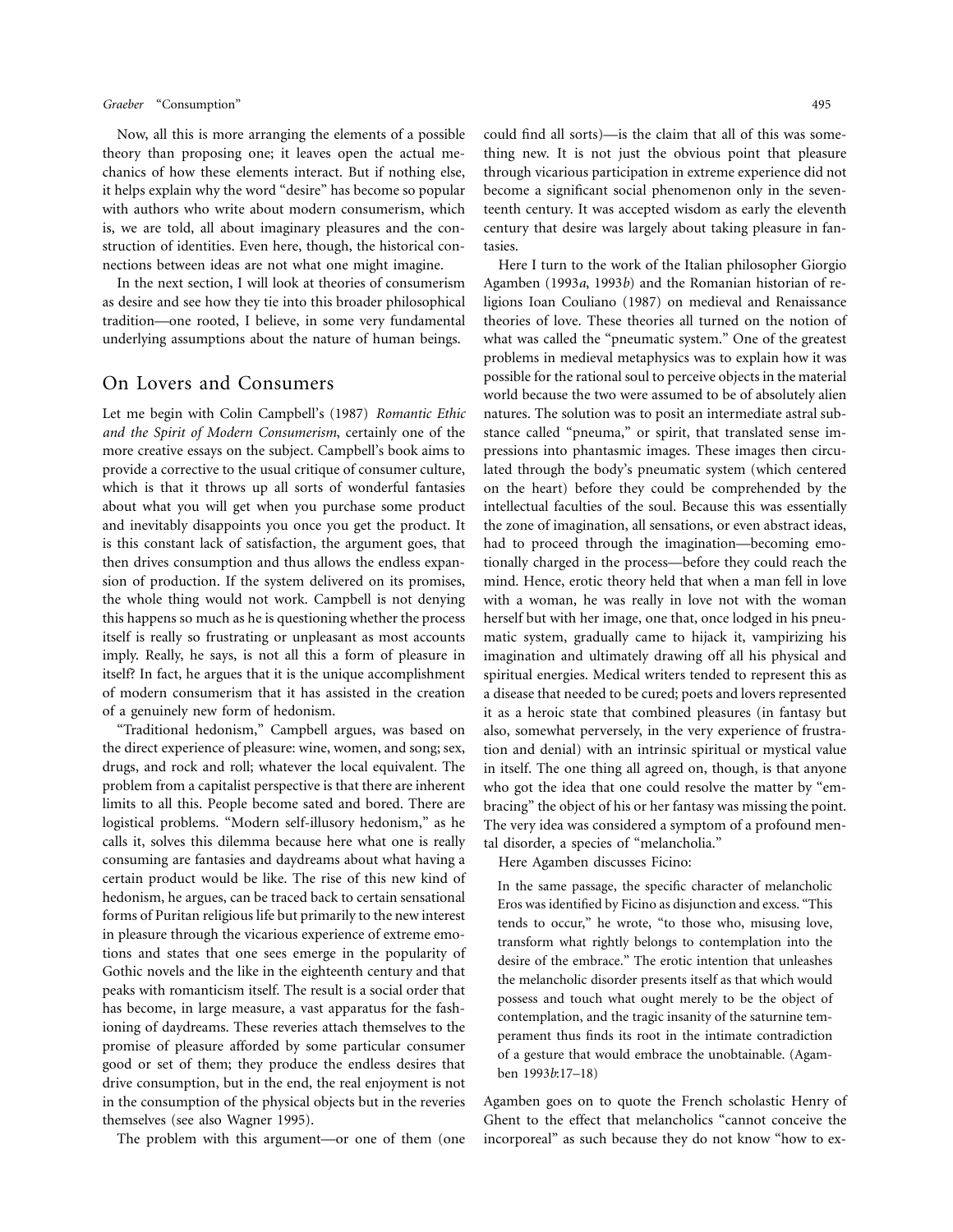tend their intelligence beyond space and size." For such depressive characters, lonely brooding is punctuated by frustrated urges to seize what cannot really be seized.<sup>20</sup>

Now, one might quibble over whether anyone was ever quite so consistently pure in his or her affections as all this might imply. A fair amount of "embracing" certainly did go on in medieval Europe, as elsewhere. Still, this was the ideal, and critically it became the model not just for sexual desire but for desire in general—that is, at least among the literate elites. This leads to the interesting suggestion that from the perspective of this particular form of medieval psychological theory, our entire civilization—as Campbell (1987) describes it—is really a form of clinical depression, which in some ways does actually make a lot of sense.<sup>21</sup>

Couliano (1987) is more interested in how erotic theory was appropriated by Renaissance magicians such as Giordano Bruno, for whom the mechanics of sexual attraction became the paradigm for all forms of attraction or desire and, hence, the key to social power. If human beings tend to become dominated by powerful, emotionally charged images, then anyone who developed a comprehensive scientific understanding of the mechanics by which such images work could become a master manipulator. It should be possible to develop techniques for "binding" and influencing others' minds, for instance, by fixing certain emotionally charged images in their heads or even little bits of music (jingles, basically) that could be designed in such a way as to keep coming back into people's minds despite themselves and pull them in one direction or another.22 In all of this, Couliano sees, not unreasonably, the first self-conscious form of the modern arts of propaganda and advertising. Bruno felt his services should be of great interest to princes and politicians.

It apparently never occurred to Bruno or anyone else in this early period to apply such protoadvertising techniques to economic rather than political purposes. Politics, after all, is about relations between people. Manipulating others was,

20. "That is the incapacity of conceiving the incorporeal and the desire to make of it the object of an embrace are two faces of the same coin, of the process in whose course the traditional contemplative vocation of the melancholic reveals itself vulnerable to the violent disturbance of desire menacing it from within" (Agamben 1993*b*:18).

21. There is a lot of evidence that suggests that levels of clinical depression do in fact rise sharply in consumer-oriented societies; they have certainly been rising steadily in the United States for most of the century. I should emphasize, by the way, that while Agamben (1993*b*) and Couliano (1987) draw exclusively on European sources, these ideas were very likely developed earlier and more extensively in the Islamic world. Certainly, it is well established that the courtly love tradition in medieval France harkened back to Sufi poetic traditions of love as the chaste and spiritually fulfilling contemplation of an idealized object (e.g., Boase 1977; Massignon 1982:348–349). Unfortunately, I lack the language skills to pursue the question of medieval Islamic theories of the imagination, but I would underline that this is yet another way in which when one refers to the "Western tradition," one should think of oneself, especially in this period, referring equally or even primarily to Islam.

22. Along lines already developed by the *Art of Memory* (see Yates 1964, 1966).

by definition, a political business, which I think brings out the most fundamental difference between the medieval conception of desire and the sort of thing Campbell (1987) describes. If one starts with a model of desire where the object of desire is assumed to be a human being, then it only makes sense that one cannot completely possess the object. ("Embrace" is a nice metaphor, actually, because it is so inherently fleeting.) And one is presumably not intentionally in the business of destroying it, either.

One might say, then, as a starting point, that the shift from the kind of model of desire that predominated in the Middle Ages and Renaissance to the kind of consumerist model described by Campbell is a shift from one whose paradigm is erotic to one in which the primary metaphor is eating food.

### Complications 1: Individualism

Still, even if one examines the original medieval version, the basic conception is already surprisingly individualistic. This is because it is so passive. Desire is the result of an individual receiving sense impressions from outside. Now it is certainly true that this is one very common experience of desire, as something that seems to seize us from outside our conscious control, let alone better judgment, and often causes us to do things for which we would really rather not hold ourselves entirely responsible. But it also allows us to overlook the fact that desire emerges in relations between people.

Granted, the relationship between lover and beloved, even an imaginary one, is a relationship of a sort. Still, it is easier to see how much this opens the way to a purely individualistic conception if one compares this particular model of desire as developed explicitly in medieval and Renaissance theory and tacitly through the sort of consumer practice Campbell (1987) describes with, say, the kind of value-based approach I have tried to develop elsewhere (Graeber 2001). Money, for example, can be considered in Marxian terms as a representation of the value (importance) of productive labor (human creative action) as well as the means by which it is socially measured and coordinated, but it is also a representation that brings into being the very thing it represents, because after all, in a market economy, people work in order to get money. Arguably, something analogous happens everywhere. Value then could be said to be the way the importance of one's own actions register in the imagination—always by translation into some larger social language or system of meaning, by being integrated into some greater social whole. It also always happens through some kind of concrete medium—which can be almost anything (wampum, oratorical performances, sumptuous tableware, kula artifacts, Egyptian pyramids)—and these objects in turn (unless they are utterly generic substances, such as money, that represent sheer potentiality) tend to incorporate in their own structure a kind of schematic model of the forms of creative action that bring them into being but that also become objects of desire that end up motivating actors to carry out those very actions. Just as the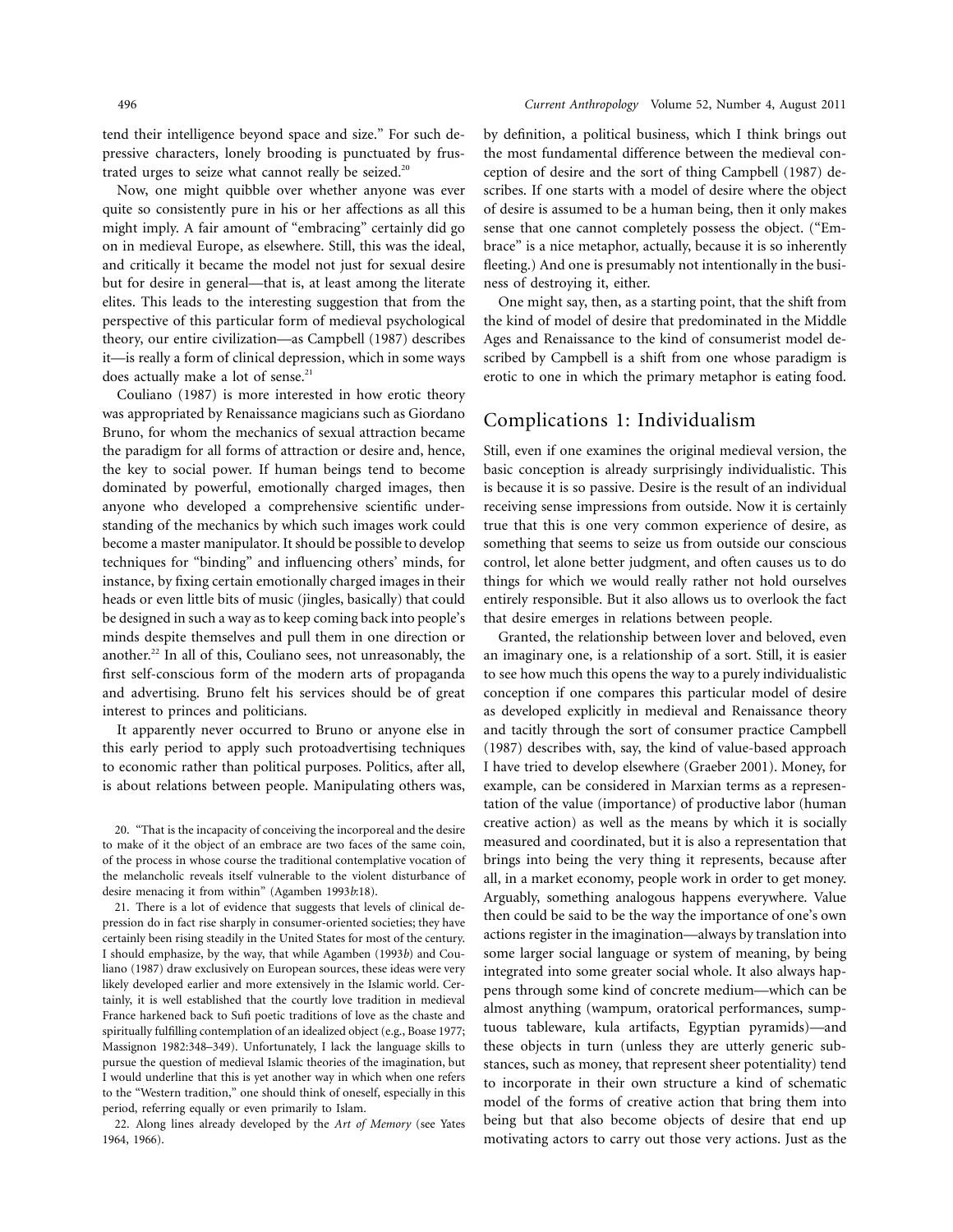desire for money inspires one to labor, the desire for tokens of honor inspires forms of honorable behavior, the desire for tokens of love inspires romantic behavior, and so on.<sup>23</sup>

By contrast, pneumatic theory begins not from actions but from what might once have been called "passions." Godfrey Lienhardt (1961) long ago pointed out that while actions and passions form a logical set—either you act on the world or the world acts on you—we have become so uncomfortable with the idea of seeing ourselves as passive recipients that the latter term has almost completely disappeared from the way we talk about experience. Medieval and Renaissance authors did not yet have such qualms. In pneumatic theory, "passions" are not what one does but what is done to one (where one is not agent but "patient"); at the same time, they referred, as they do now, to strong emotions that seem to seize us against our will. The two were linked: emotions such as love were in fact seen as being caused by just such impressions on the pneumatic system. Far from being models of action, in fact, passivity came to be seen as a virtue in itself: it was those who tried to act on their passions, to seize the object rather than contemplate it, who really missed the point.

Framing things in such passive terms then opened the way for that extreme individualism that appears to be the other side of the peculiarly Western theory of desire. A schema of action is almost of necessity a collective product; the impression of a beautiful image is something that one can imagine involves a relation between only two people or even (insofar as love became a mystical phenomenon) between the desirer and God. Even with romantic love, the ideal was that it should not really be translated into an ongoing social relation but remain a matter of contemplation and fantasy.

## Complications 2: Shifting Lines of Class and Gender

All this makes it easier to understand how it might be possible to shift from erotic fantasies to something more like the modern idea of "consumption." Still, the transition, I would argue, also required a number of other conceptual shifts and displacements in terms of both class and gender.

Compare, for example, how images of paradise in medieval and early modern Europe varied by social milieu. When peasants, craftspeople, and the urban poor tried to imagine a land in which all desires would be fulfilled, they tended to focus on the abundance of food. Hence, the land of Cockaigne, where bloated people loll about as geese fly fully cooked into their mouths, rivers run with beer, and so forth. Carnival, as Mikhail Bakhtin (1984) so richly illustrated, expands on all the same themes, jumbling together every sort of bodily indulgence and enormity, pleasures sexual as well as gastronomic and every other kind. Still, the predominant imagery always centers on sausages, hogsheads, legs of mutton, lard and tripes, and tubs of wine. The emphasis on food is in striking contrast with visions of earthly paradise in other parts of the world at that time (such as those prevalent in the Islamic world), which were mostly about sex. Erotic fantasies are usually strikingly absent from the literature on the Land of Cockaigne; if they are present, they seem thrown in rather by way of an afterthought.

As Herman Pleij (2001:421) has pointed out, the medieval high-culture version of paradise was in many ways conceived in direct opposition to the popular one—not that it emphasized erotic pleasures, either. Instead, it tended to fix on what we would now call elite consumables, the exotic commodities of the day that were primarily essences: spices above all but also incense, perfumes, and similar delicate scents and flavors. Instead of the Land of Cockaigne, one finds a hankering after the lost Garden of Eden, thought to exist somewhere in the East, near the fabled kingdom of Prester John (Delumeau 2000)—anyway, from somewhere near those fragrant lands whence cardamom, mace, peppers, and cumin (not to mention frankincense and myrrh) were harvested. Rather than a land of complete fatty indulgence in every sort of food, these were often conceived as lands whose ethereal inhabitants did not have to eat at all but simply subsisted on beautiful smells (Friedman 1981; Schivelbusch 1992). This emphasis on refined flavors and fragrances in turn opens onto a whole different realm of experience: of "taste," ephemerality, fleeting essences, and, ultimately, the familiar elite consumption worlds of fashion, style, and the pursuit of ungraspable novelty. Once again, then, the elite—who in reality, of course, tended to grasp and embrace all sorts of things—constructed their ideal of desire around that which somehow seemed to escape their hold. One might argue that the modern consumer ethos is built on a kind of fusion between these two class ideals. The shift from a conception of desire modeled on erotic love to one based on the desire for food ("consumption") was clearly a shift in the direction of popular discourse; at the same time, though, one might say the innovative aspect of modern consumeristic theories of desire is to combine the popular materialist emphasis on consumption with the notion of the ephemeral ungraspable image as the driving force of maximization of production.

This might at least suggest a solution to what has always struck me as a profound paradox in Western social theory. As I have already noted, the idea of human beings as creatures tainted by original sin and therefore cursed with infinite wants, as beings living in a finite universe who were inevitably in a state of generalized competition, was already fully developed by authors such as St. Augustine and therefore formed an accepted part of Christian doctrine throughout the Middle Ages. At the same time, very few people actually seemed to

<sup>23.</sup> Almost always this also ends up involving a certain degree of fetishization, where the objects end up appearing, from the actor's perspective, to be the source of the very powers by which they are in fact created—because from the actor's position, this might as well be true. Often, too, these objects become imaginary micrototalities that play a similar role to Lacan's mirror objects or similar critiques of the commodity as capturing an illusory sense of wholeness in a society fragmented by capitalism itself (Debord 1994; Graeber 2001).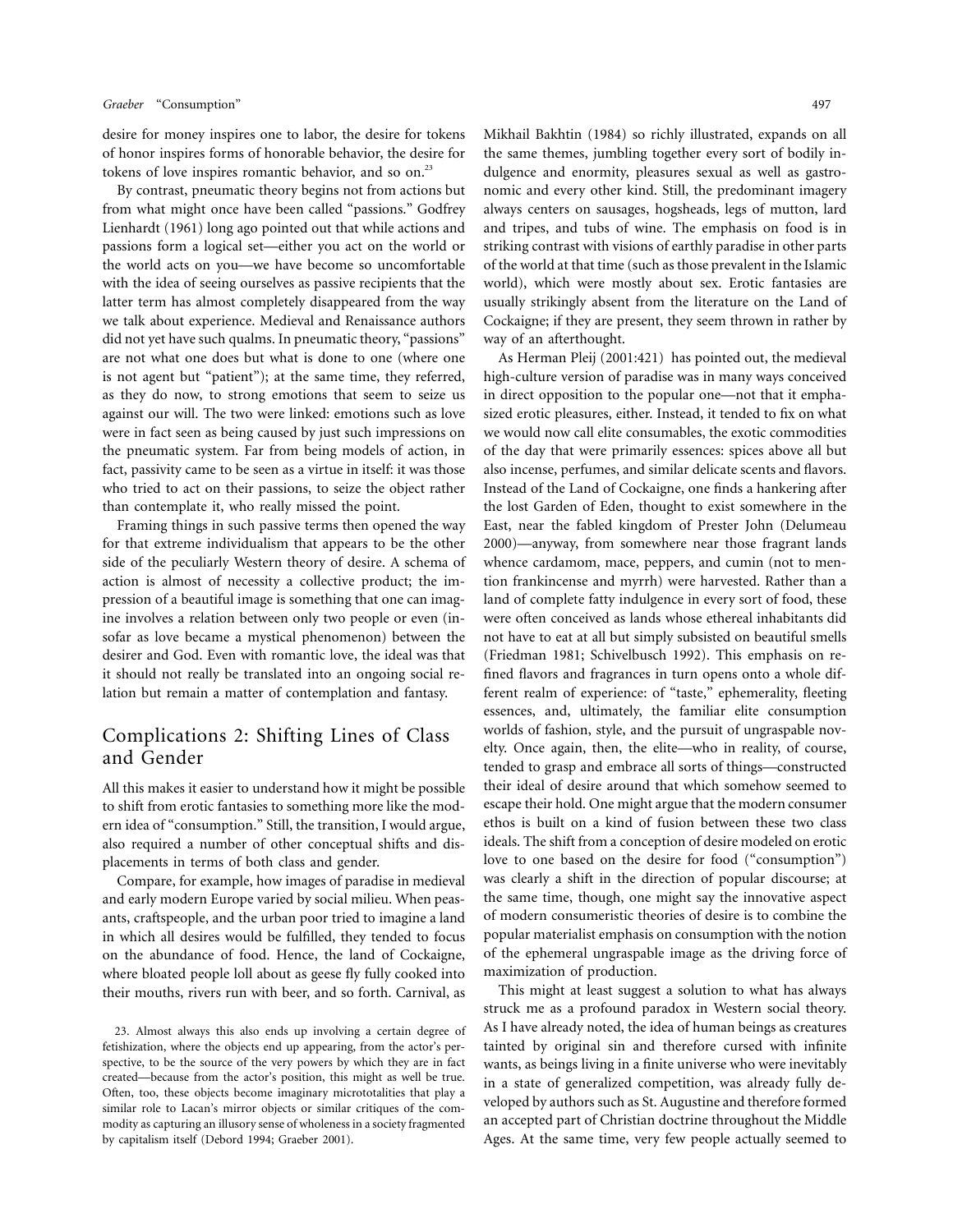behave like this. Economically, the Middle Ages were still the time of "target incomes," in which the typical reaction to economic good times, even among urban craftspeople and most of the protobourgeoisie, was to take more days off. It is as if the notion of the maximizing individual existed in theory long before it emerged in practice. One explanation might be that until the early modern period, at least, high culture (whether in its most Christian or most courtly versions) tended to devalue any open display of greed, appetite, or acquisitiveness, while popular culture—which could sometimes heartily embrace such impulses—did so in forms that were inherently collective. When the Land of Cockaigne was translated into reality, it was in the form of popular festivals such as Carnival; almost any increase in popular wealth was immediately diverted into communal feasts, parades, and collective indulgences. One of the processes that made capitalism possible, then, was what might be termed the "privatization of desire." The highly individualistic perspectives of the elite had to be combined with the materialistic indulgences of what Bakhtin liked to call the "material lower stratum."

Getting from there to anything like the capitalist notion of consumption required, I think, one further shift, this time along lines not of class but of gender. The courtly love literature and related theories of desire represent a purely male perspective, $24$  and this no doubt was true of fantasies about the Land of Cockaigne and similar idealized worlds of gastronomic fulfillment, too. Although here it was complicated, the fact is that in the folk psychology of the day, women were widely considered more lustful, greedy, and generally desirous than men. Insofar as anyone was represented as insatiable, then, it was women: the image of woman as a ravenous belly, demanding ever more sex and food, and men as haplessly laboring in an endless but ultimately impossible effort to satisfy them is a standard misogynist topos going back at least to Hesiod. Christian doctrine only reinforced it by saddling women with the primary blame for original sin and thus insisting that they bore the brunt of the punishment. It was only around the time of the industrial revolution and the full split between workplace and household that this sort of rhetoric was largely set aside and women—proper bourgeois women, anyway—were redefined as innocent, largely sexless creatures, guardians of homes that were no longer seen as places of production but as "havens in a heartless world." Significantly, it was at just the moment that consumption came to be defined as an essentially feminine business (Davis 1975:125–151; Graeber 1997; Thomas 1971:568–569; cf. Federici 2004).

The legacy of this shift is still with us. As feminist theorists emphasize (e.g., Bordo 1993), women in contemporary consumer culture remain caught in a perpetual suspension between embodying the extremes of both spirit and matter,

transcendent image and material reality, that seems to play itself out in impossible dilemmas about food.

## On Having Your Cake and Eating It, Too, and Certain Problems Incumbent Therein

What I am suggesting, then, is that while medieval moralists accepted in the abstract that humans were cursed with limitless desires—that, as Augustine put it, their natures rebelled against them just as they had rebelled against God—they did not think this was an existential dilemma that affected them; rather, people tended to attribute such sinful predilections mainly to people they saw as social and therefore moral inferiors. Men saw women as insatiable; the prosperous saw the poor as grasping and materialistic. It was really in the early modern period that all this began to change.

Agamben (1993*a*) has a theory as to why this happened. He suggests that the idea that all humans are driven by infinite unquenchable desires is possible only when one severs imagination from experience. In the world posited by medieval psychology, desires could be satisfied for the very reason that they were really directed at phantasms: imagination was the zone in which subject and object, lover and beloved, could genuinely meet and partake of one another. With Descartes, he argues, this began to change. Imagination was redefined as something inherently separate from experience—as, in fact, a compendium of all those things (dreams, flights of fancy, pictures in the mind) that one feels one has experienced but really has not. It was at this point, once we were expected to try to satisfy one's desires in what we have come to think of as "the real world," that the ephemeral nature of experience, and therefore of any "embrace," becomes an impossible dilemma (Agamben 1993*b*:25–28). One is already seeing such dilemmas worked out in De Sade, he argues, again around the same time as the dawn of consumer culture.

This is pretty much the argument one would have to make if one were to confine oneself, as Agamben does, entirely to literary and philosophical texts. In the past couple sections I have been trying to develop a more socially nuanced approach that argues, among other things, that the modern concept of "consumption," which carries with it the tacit assumption that there is no end to what anyone might want, could really only take form once certain elite concepts of desire—as the pursuit of ephemera and phantasms—fused, effectively, with the popular emphasis on food. Still, I do not think this is quite a complete or adequate explanation. There is, I believe, another element that made all this possible, perhaps inevitable. This was the expansion of the market in the sixteenth and seventeenth centuries and the redefinition of the world according to an essentially market logic that came to accompany it. MacPherson (1962) first referred to it as an ideology of "possessive individualism"—but in this case, an ideology that extended far beyond the disputations of the learned and

<sup>24.</sup> Even women, when they wrote love poems, tended to adopt a male point of view.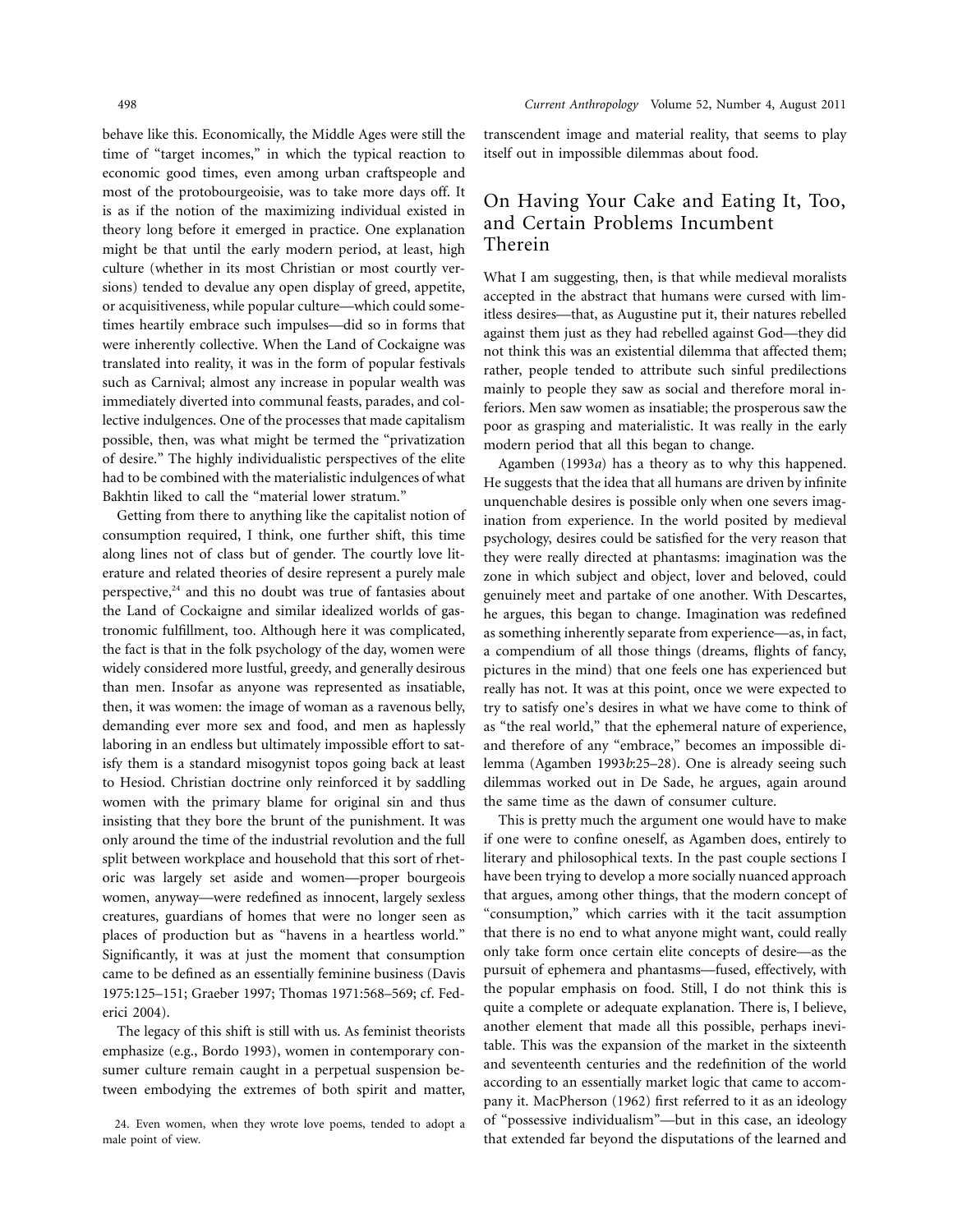effected the perceptions of artisans and rabble-rousing politicians—one by which people increasingly came to see themselves as isolated beings who defined their relation with the world not in terms of social relations but in terms of property rights. It was only then that the problem of how one could "have" things, or for that matter experiences ("we'll always have Paris"), could really become a crisis.<sup>25</sup>

There is a great deal of debate about when the ideal of private property in the modern sense first developed and how early it could be said to have become common sense even among the popular classes. Some (e.g., MacFarlane 1998) insist that it was well under way in the High Middle Ages, at least in England. It was certainly so by the time of Cromwell.<sup>26</sup> The notion of "consumption," I would suggest, eventually came to resolve a certain contradiction inherent within this ideal.

From an analytical perspective, of course, property is simply a social relation: an arrangement between persons and collectivities concerning the disposition of valuable goods. Private property is one particular that entails one individual's right to exclude all others—"all the world"—from access to a certain house or shirt or piece of land, and so on. A relation so broad is difficult to imagine, however, so people tend to treat it as if it were a relation between a person and an object. But what could a relation between a person and an object actually consist of?

In English law, such relations are still described according to the logic of sovereignty—that is, in terms of *dominium*. The power a citizen has over his or her own possessions is exactly the same power once held by kings and princes and that is still retained by states in the form of "eminent domain." This is why private property rights took so long to enshrine in law: even in England, which led the way in such matters, it was almost the eighteenth century before jurists were willing to recognize a *dominium* belonging to anyone other than the king (Aylmer 1980).

What would it mean, then, to establish "sovereignty" over an object? In legal terms, a king's *dominium* extended to his land, his subjects, and their possessions; the subjects were "included in" the person of the king, who represented them in dealing with other kingdoms, in a similar fashion to that by which the father of a family represented his wife, children, and servants before the law. The wife, children, and servants of a head of household were likewise "included in" his legal personality in much the same way as his possessions. And in fact the power of kings was always being likened to that of fathers; the only real difference (aside from the fact that in any conflict, the king was seen to have a higher claim) was that unlike fathers, kings wielded the power of life and death

over their subjects. These were the ultimate stakes of sovereignty; certainly, it was the one power kings were least willing to delegate or share.<sup>27</sup> The ultimate proof that one has sovereign power over another human being is one's ability to have the other executed. In a similar fashion, one might argue, the ultimate proof of possession, of one's personal *dominium* over a thing, is one's ability to destroy it—and indeed this remains one of the key legal ways of defining *dominium*, as a property right, to this day. But there is an obvious problem here. If one does destroy the object, one may have definitively proved that one owned it, but, as a result, one does not have it any more.

We end up, then, with what might seem a particularly perverse variation on Hegel's master/slave dialectic in which the actor, seeking some sort of impossible recognition of absolute mastery of an inanimate object, can achieve this recognition only by destroying it. Still, I do not really think this is a variation on the master/slave dilemma. I think a better case could probably be made that the dilemma described by Hegel actually derives from this. After all, the one thing least explained in Hegel's account is where the necessity of conflict comes from (after all, there are ways to risk one's life to impress another person that do not involve trying to murder that person).28 Hegel's quest for recognition does not lead to the destruction of property, but it does lead to a choice of either destroying the Other or reducing the Other to property. Relations that are not based on property—or, more precisely, on that very ambiguous synthesis between the two types of sovereignty—suddenly become impossible to imagine, and I think this is true because Hegel is starting from a model of possessive individualism.

At any rate, the paradox exists, and it is precisely here where the metaphor of "consumption" gains its appeal because it is the perfect resolution of this paradox $29$ —or, at least, about as perfect a resolution as one is ever going to get. When you eat something, you do indeed destroy it (as an autonomous entity), but at the same time, it remains "included in" you in the most material of senses.<sup>30</sup> Eating food, then, became the perfect idiom for talking about desire and gratification in a world in which everything, all human relations, were being reimagined as questions of property.

Hence we return to Hegel. But I want to emphasize here that Hegel is not the starting point of this journey. He's the end. An account that focused on the actual emergence of the

28. "Similarly, just as each stakes his own life, so each must seek the other's death, for it values the other no more than itself; its essential being is present" (Hegel 1998:114).

30. And it has the additional attraction of being almost the only power that kings do not have over their subjects: as one sixteenth-century Spanish jurist wrote, in arguing that American cannibalism violated natural law, "no man may possess another so absolutely that he may make use of him as a foodstuff" (Pagden 1987:86).

<sup>25.</sup> In other words, rather than asking how is it possible to truly "have" or possess some object or experience, perhaps we should be asking why anyone should develop a desire to do so to begin with.

<sup>26.</sup> To the extent that, as MacPherson (1962) shows, populist politicians such as the Levellers framed their arguments in such terms.

<sup>27.</sup> Supposedly, in early Roman law, the paterfamilias did have the power to execute his children as well as his slaves; both rights, if they really did exist in practice, were stripped away quite quickly.

<sup>29.</sup> Or, more technically, I suppose, synecdoche.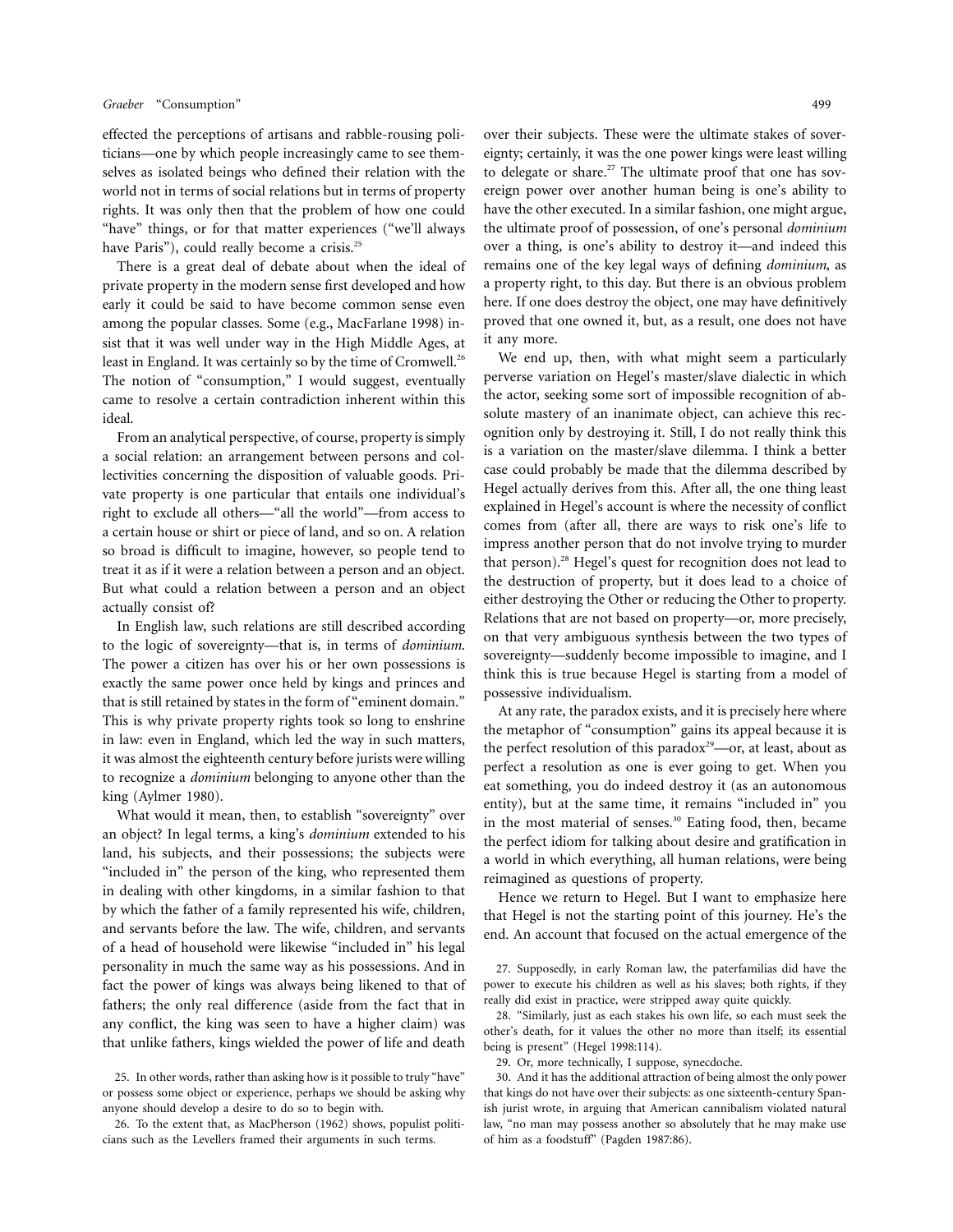term "consumption" in the late eighteenth century and early nineteenth century would, no doubt, have to contend with the broader sociopolitical context of Hegel's day. As Susan Buck-Morss (2000; see also Fischer 2004) has recently made clear, Hegel composed his master/slave dialectic with questions of real colonial slavery—particularly, the revolution in Haiti—very much at the forefront of his mind. The reappearance of actual chattel slavery in Europe and its colonies was of course another direct result of the emergence of possessive individualism and caused endless dilemmas for its ideologists. The connections here are infinitely complicated: I have argued that capitalism is really a transformation of slavery and cannot be understood outside it (Graeber 2005). But in this essay, in this argument, by taking things back to the eleventh century, before Western Europeans had a colonial empire and when chattel slavery was at its low ebb, I am trying to cast the net even broader to ask, What, in fact, are the origins of that attitude toward the material world that allowed people in certain corners of Atlantic Europe to create these colonial empires to begin with? If we do not ask such questions, we are left with the tacit assumption that there is nothing to be explained here, that anyone in a position to massacre and enslave millions of people in the name of personal profit would naturally wish to do so. I would hardly suggest I have offered a full explanation for this, but I think the material assembled here is quite suggestive in this regard.

#### Conclusions: What about Consumerism?

What does all this imply about the current use of the term "consumption"? For one thing, I think it suggests we should think about how far we want to extend the metaphor—as Wilk (2004) has justly emphasized, a metaphor is all this really is. It makes perfect sense to talk about the "consumption" of fossil fuels. It is quite another thing to talk about the "consumption" of television programming—much though this has been the topic of endless books and essays. Why, exactly, are we calling this "consumption"? About the only reason I can see is that television programming is created by people paid wages and salaries somewhere other than where viewers are watching it. Otherwise, there appears to be no reason at all. Programming is not even a commodity, because viewers often do not pay for it (and in the past they almost never did); it is not in any direct sense "consumed" by its viewers.<sup>31</sup> It is hardly something one fantasizes about acquiring, and one cannot, in fact, acquire it. It is in no sense destroyed by use. Rather, we are dealing with a continual stream of potential fantasy material, some intended to market particular commodities, some not. Cultural studies scholars and anthropologists writing in the same vein will of course insist that these images are not simply passively absorbed by

"consumers" but actively interpreted and appropriated in ways the producers would probably never have suspected and employed as ways of fashioning identities—the "creative consumption" model again. It is the undoubted truth that there are people who design their identities around certain TV shows. In fact, there are people who organize much of their imaginative life around one particular show—Trekkies, for instance, who participate in a subculture of fans who write stories or comic zines around their favorite characters, attend conventions, design costumes, and the like. But when a 16 year-old girl writes a short story about forbidden love between Kirk and Spock, this is hardly consumption any more; we are talking about people engaging in a complex community organized around forms of (relatively unalienated) production. One can imagine here a kind of continuum with this representing one extreme. At the other, we have a considerable slice of television viewing by people who work 40 or 50 hours a week at jobs they find mind-numbingly boring, extremely stressful, or both; who commute; who come home far too exhausted and emotionally drained to be able to engage in any of the activities they would consider truly rewarding, pleasurable, or meaningful; and who just plop down in front the of the tube because it is the easiest thing to  $do.^{32}$  In other words, when "creative consumption" is at its most creative, it is not really consumption at all; when it most resembles something we would call "consumption," it is at its least creative. And there is no particular reason to define television watching as "consumption" at all.<sup>33</sup>

Does it really matter that we use the word "consumption" when speaking of television programming as opposed to some other term? Actually, I think it matters a great deal. Because, ultimately, doing so represents a political choice: it means that we align ourselves with one body of writing and research in this case, the one most closely aligned with the language

32. The passage above is partly inspired by Conrad Lodziak's (2002: 106–107) discussion of television viewing in his book *The Myth of Consumerism*. Such thoughts are, of course, anathema to the mainstream of media studies and will no doubt provoke the withering ire of many readers, but as Lodziak cogently remarks, empirical studies and questionnaires tend to ask what viewers find meaningful or important about television programming, not how meaningful or important they take the experience to be. Those few studies that do ask consumers how important television viewing is to them find it "the most expendable or least important of daily activities" (Sahlin and Robinson 1980). It is hard to square such stated preferences with the statistical facts—for instance, that in the average American household, the television is on roughly 4.5 hours per day—in any other way.

33. Lest I be instantly accused of affiliation—or at least affinity—with the dreaded Frankfurt School, allow me to provide some personal qualifications. I grew up in a Nielsen family and know all about collective working-class family viewing but also have myself had many horrific jobs from which I often returned to stare blankly at the television. I also have a certain experience of fandom, being, in fact, the first academic ever to publish an essay on the topic of *Buffy the Vampire Slayer* (Graeber 1998), surely one of the greatest shows of all time. I think my personal attitude is typical of most Americans: television is a wasteland, except for those shows I like.

<sup>31.</sup> Obviously, with cable, PPV, TiVo, and so on, it is more a commodity than it once was. But still it is so in a very minor sense: most television is still a medium for advertising.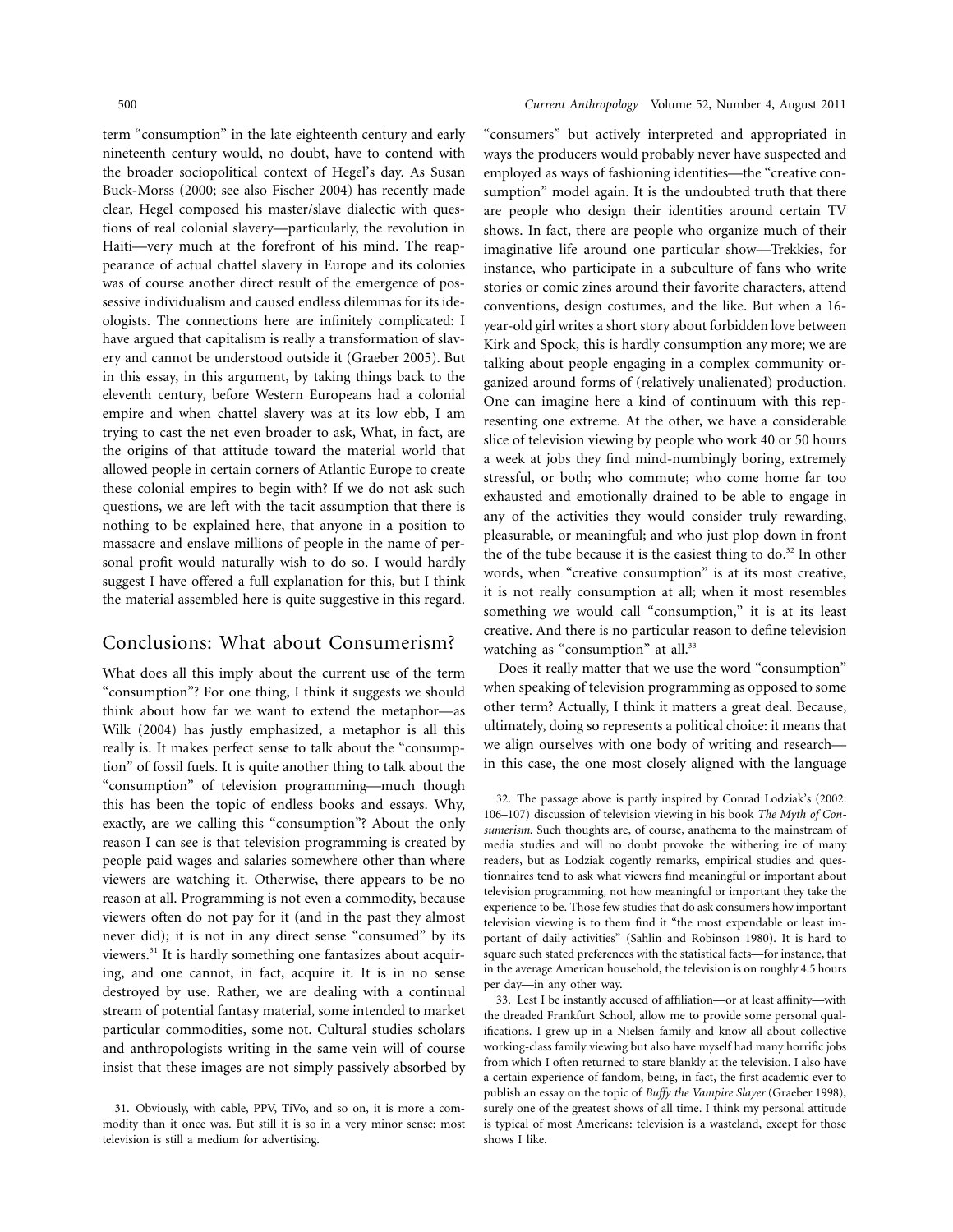and interests of the corporate world and not with others in this instance, that activist literature explicitly critical of the role of television in contemporary life. Around the same time as Steve Barnett was dropping out of academia to become an advertising consultant, an advertising executive named Jerry Mander (1978) abandoned the business world to publish a book called *Four Arguments for the Elimination of Television* using his own technical knowledge of the industry to make a case that the common popular discourse that sees television as a mind-numbing drug and advertisers as cynical manipulators is entirely accurate. Unlike the works of exponents of the "creative consumption" paradigm, which remain largely confined to the desks of graduate students and marketing executives, this volume found a ready popular audience and continues to sell well to the present day. The same can be said of more recent additions to the literature, such as Kalle Lasn's (1999) *Culture Jam*, and of the flagship journal of the antimarketing activists, *Adbusters*, largely composed by current or former employees in the industry, which (unlike, say, the *Journal of Consumer Research*) can occasionally even be found for sale in supermarket checkout lines (even if, admittedly, mostly cooperative supermarkets). Some of this literature—which incidentally tends to take a neo-Situationist rather than a Frankfurt School approach $34$ —may be anthropologically naive, but this is largely because anthropologists have played almost no role in helping shape it. This literature in turn overlaps with the truly voluminous critical literature on TV journalism, corporate public relations, and the mediatization of political life, from which again anthropologists have largely excluded themselves even if they may often be personally sympathetic. Pierre Bourdieu's (1999) *On Television*, for instance, which emerges from this tradition and which was a surprise best seller in France, has gone largely unnoticed as a result. What I am really trying to draw attention to here is the profound irony of the situation. While academics that espouse such opinions risk being instantly denounced as elitists with contempt for "ordinary people," these opinions seem to resonate with many "ordinary people" in a way that the creative consumption literature never has.

Oddly, those writing in venues such as the *Journal of Consumer Research* itself often seem more open to this critical

34. The ritual vilification of the Frankfurt School is so relentless that I cannot resist one small word in their defense. It is certainly true that Adorno and Horkheimer could be remarkably puritanical and elitist. But it is also important to bear in mind these were German Jews who witnessed the rise of the Nazis to power in Germany and were keenly aware that fascism was one of the first political movements to make full use of modern marketing techniques. Starting from that fact makes it much harder to deny that sometimes people really are intentionally manipulated with political ends in mind. Would anyone seriously suggest that most of those who "consumed," for example, Goebbels's anti-Semitic effusions, were really creatively and subversively reappropriating his messages—or that if they did, this made the slightest bit of difference? No doubt Adorno and Horkheimer overstated their case in making fascism the model for all subsequent political-economic forms, but one could equally argue that others have overstated its uniqueness.

literature than most anthropologists, $35$  perhaps because they are aware that one cannot very well represent consumers as subversive unless there is something out there, some dominant ideology, for them to subvert. After all, if all that existed was a collection of subcultures, there could not also be countercultures, as there would be no hegemony for them to resist. The shadow of the Frankfurt School's "mass society" must therefore be preserved if only to be eternally transcended. This is perhaps also why the story with which I began, that "we used to be naive Marxists," has effectively become a permanent element in academic socialization. We all come to graduate school already aware of the anticonsumerist discourse precisely because it is a popular discourse (if obviously not the only one). Part of our initiation into that peculiar elite that is academia is our learning to denounce that discourse as elitist.

What methodological conclusions am I suggesting, then? Above all, I think we should be suspicious about importing the political economy habit of seeing society as divided into two spheres, one of production and one of consumption,<sup>36</sup> into cultural analysis in the first place. Doing so almost inevitably forces us to push almost all forms of nonalienated production into the category of consumption or even "consumer behavior." Consider the following passage, found (in fact) in a critique of the culture of consumption:

Cooking, playing sports, gardening, DIY (Do-It-Yourself), home decoration, dancing and music-making are all examples of consumer activities which involve some participation, but they cannot of themselves transform the major invasion by commercial interest groups into consumption which has occurred since the 1950s. (Bocock 1993:51)

According to the logic of the quote above, if I bought some vegetables and prepared a gazpacho to share with some friends, that is actually consumerism. In fact, it would be even

35. For example, Arnould and Thomson (2005), in their summary of 20 years of "Consumer Culture Theory" in the *Journal of Consumer Research*, are careful to acknowledge the importance of this critical literature and sometimes sound very much like ideology critics themselves. "Consumer culture theorists read popular texts (advertisements, television programs, films) as lifestyle and identity instructions that convey unadulterated marketplace ideologies"; thus, they aim to "reveal the ways in which capitalist cultural production systems invite consumers to covet certain identity and lifestyle ideals" (875). However, they add, in such theory, "consumers are conceptualized as interpretive agents rather than as passive dupes. Thus, various forms of consumer resistance inevitably greet the dominant normative ideological influence of commercial media and marketing. Consumers seek to form lifestyles that defy dominant consumerist norms or that directly challenge corporate power" (875). Lest this sound surprisingly radical for a marketing journal, I note that the authors immediately go on to argue that this by no means should be meant to suggest that there is any natural alliance between such subversive consumers and anticorporate "consumer activists." The latter, in their "evangelical" zeal to reform society as a whole, really see consumers themselves as "part of the problem." Corporate power is apparently to be challenged—but not unreservedly.

36. Or, at best, three: production, consumption, and exchange.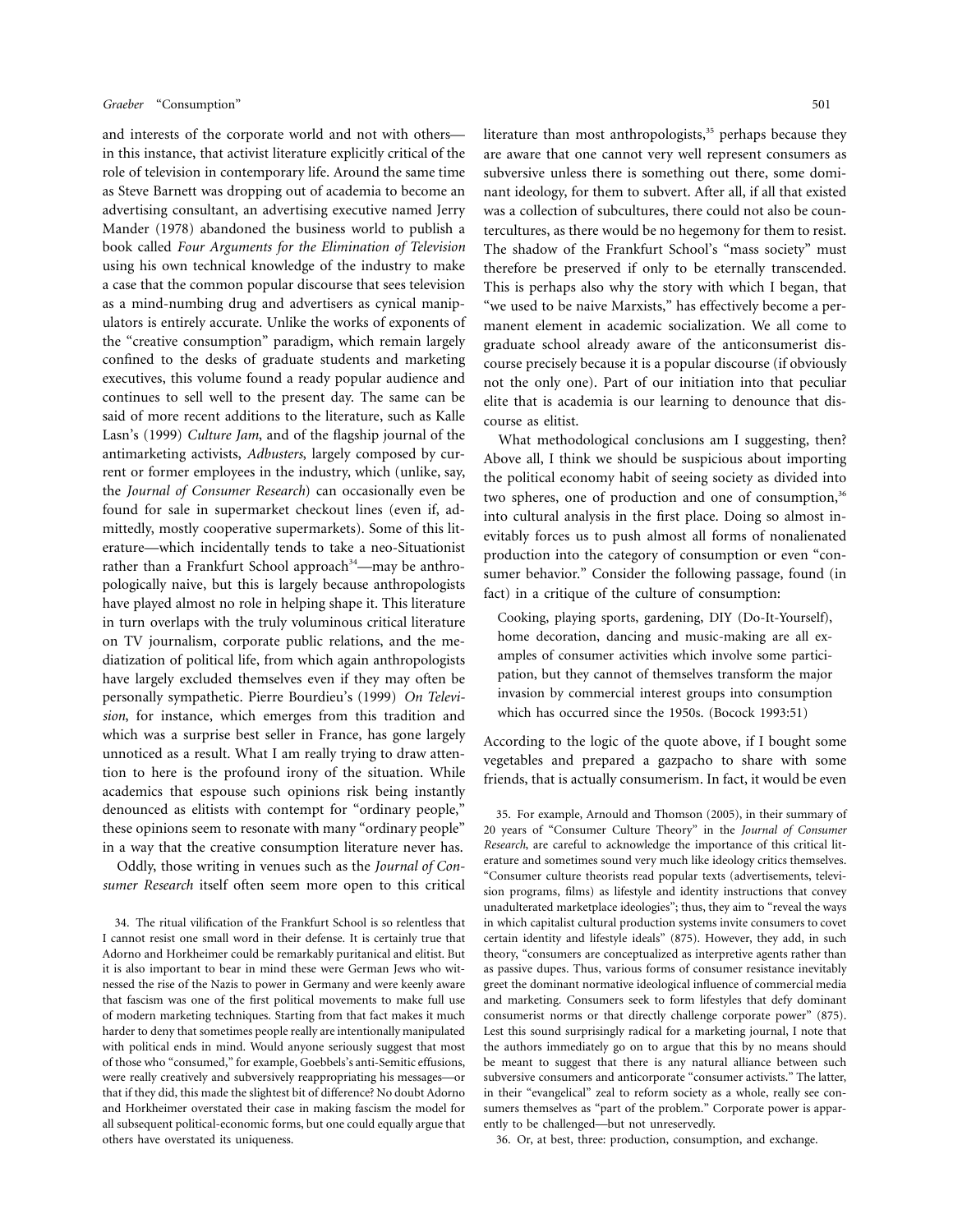if I grew the vegetables myself (presumably because I bought the seeds). We are back to my earlier parable of the garage band. Any production not for the market is treated as a form of consumption, which has the incredibly reactionary political effect of treating almost every form of unalienated experience we do engage in as somehow a gift granted us by the captains of industry.

How to think our way out of this box? No doubt there are many ways. This paper is meant more to explain why it is important to do so than to propose an actual solution. Still, one or two suggestions might be in order. The first and most obvious is that we might begin treating consumption not as an analytical term but as an ideology to be investigated. Clearly, there are people in the world who do base key aspects of their identity around what they see as the destructive encompassment of manufactured products. Let us find out who these people really are, when they think of themselves this way and when they do not, and how they relate to others who conceive their relations to the material world differently. If we wish to continue applying terms borrowed from political economy—as I have myself certainly done elsewhere (e.g., Graeber 2001, 2005)—it might be more enlightening to start looking at what we have been calling the "consumption" sphere rather as the sphere of the production of human beings, not just as labor power but as persons, internalized nexes of meaningful social relations, because after all, this is what social life is actually about, the production of people (of which the production of things is simply a subordinate moment), and it is only the very unusual organization of capitalism that makes it even possible for us to imagine otherwise.<sup>37</sup>

This is not to say that everything has to be considered a form of either production or consumption (consider a softball game—it is clearly neither), but it at least allows us to open up some neglected questions, such as that of alienated and nonalienated forms of labor, terms that have somewhat fallen into abeyance and therefore remain radically undertheorized. What exactly does engaging in nonalienated production actually mean? Such questions become all the more important when we start thinking about capitalist globalization and resistance. Rather than looking at people in Zambia or Brazil and saying "Look! They are using consumption to construct identities!" and thus implying they are willingly or perhaps unknowingly submitting to the logic of neoliberal capitalism, perhaps we should consider that in many of the societies we study, the production of material products has always been subordinate to the mutual construction of human beings and what they are doing, at least in part, is simply insisting on continuing to act as if this were the case even when using objects manufactured elsewhere. In some cases, this can turn into self-conscious resistance to—or, for that matter, an equally self-conscious enthusiastic embrace of—consumer capitalism. But in many cases, at least, I suspect that our issues and categories are simply irrelevant.

One thing I think we can certainly assert. Insofar as social life is and always has been mainly about the mutual creation of human beings, the ideology of consumption has been endlessly effective in helping us forget this. Most of all it does so by suggesting that (*a*) human desire is essentially a matter not of relations between people but of relations between individuals and phantasms; (*b*) our primary relation with other individuals is an endless struggle to establish our sovereignty, or autonomy, by incorporating and destroying aspects of the world around them; (*c*) for the reason in *c*, any genuine relation with other people is problematic (the problem of "the Other"); and (*d*) society can thus be seen as a gigantic engine of production and destruction in which the only significant human activity is either manufacturing things or engaging in acts of ceremonial destruction so as to make way for more, a vision that in fact sidelines most things that real people actually do and insofar as it is translated into actual economic behavior is obviously unsustainable. Even as anthropologists and other social theorists directly challenge this view of the world, the unreflective use—and indeed self-righteous propagation—of terms such as "consumption" end up undercutting our efforts and reproducing the very tacit ideological logic we are trying to call into question.

## Comments

#### **Robert Cluley and David Harvie**

School of Management, University of Leicester, University Road, Leicester LE1 7RH, United Kingdom [\(david.harvie@](mailto:david.harvie@gmail.com) [gmail.com\)](mailto:david.harvie@gmail.com). 29 XI 10

We like this piece a lot. Our only real criticism is perhaps the journal in which it is being published. It should be required reading for all theorists of consumption, but alas, it seems few of them "consume" *Current Anthropology*. A search on the Business Source Premier database reveals that the journal has never been cited in any of the five marketing journals ranked highest by the United Kingdom–based Association of Business Schools or in "top" economics journals.

As Graeber stresses in his article, it is not that these disciplines do not care about anthropology but that they largely care only about what anthropology can do for them. (See Basbøll 2010 for an exemplary exposé of the way organization studies scholars use and abuse anthropological research.) Indeed, one of the most informative aspects of the essay is the way it describes a performative power of "consumption" as an imperialistic concept taking over the academic galaxy one

<sup>37.</sup> Another approach that treats consumption largely as a form of production—in this case, value production—is the "immaterial labor" argument that has emerged from Italian post-Workerism, particularly in the works of Maurizio Lazzarato (1996). I have critiqued this position elsewhere (Graeber 2008).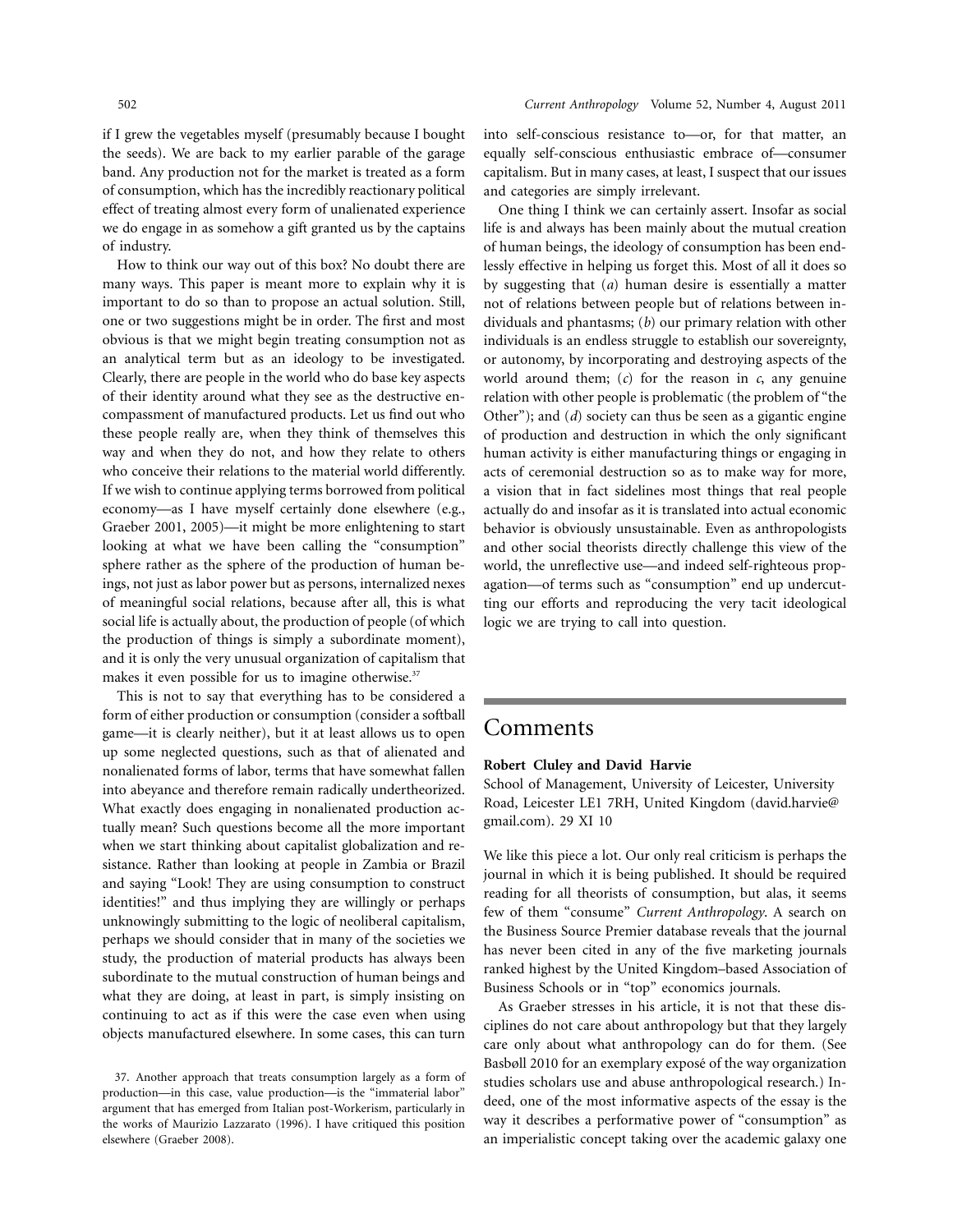discipline at a time. Graeber shows us that many anthropologists have been willing to add to the marketing and economics literature, but in so doing they have accepted a readymeal understanding of consumption prepackaged by the disciplinary demands of marketing and economics such that their research serves to valorize the very category they should analyze.

Part of the appeal of consumption, then, is that it simultaneously pleases the two handmaidens of the modern university: business and intellectuals. It bridges the practical and the useless, the scholarly and the mundane. But these material factors do not fully explain the power of consumption-asconcept. All too often an analysis that focuses on political economy does not take account of the libidinal economy. Here Graeber shows us how the concept of consumption has changed over time, from being a reference to waste and destruction to a mirror for production in monopoly capitalism and now, finally, in the "consumer society" to being a mirror to itself. It is not the things we consume that are important to us anymore but that we consume. We no longer produce things in a sphere of production that we consume elsewhere. Rather, we consume everywhere. Or so say the scholars.

For many academics, consumption is a concept whose ingredients are milk and honey. And it is true that for many of us in paradise, we plan to do a lot of consuming. But there is a hell of a lot of consumption going on in hell, too. Here, though, it is the individual who is being consumed—by fire, hate, and frustration, by one's inability to be consumed. It is through prolonging desire, as desire for destruction, that hell is imagined to be so, well, hellish. In hell, your appetites are turned against you. The separation of appetite or desires and consumption, we might conclude, is tantamount to hell. In short, capitalism, for most people for most of the time, is a lot like hell. And it is capitalism that produces this separation (or "scarcity" in the language of economics) just as it consumes we who labor within it.

So for us, the power of Graeber's piece is that it encourages us to ask what the world might look like if we, like early political economists, could draw a line around "consumption"—thus defining it and containing it. (Indeed, it is notable that within marketing studies there is much talk of a "nexus" between consumption and production, a blurring of the categories, without ever specifying the contours of this nexus.) Researchers would have to look *at* consumption rather than *through* consumption. Traditionally, we have done this in terms of production, but that has now melted into air or at least migrated to the global South. But what if we had a concept other than production, consumption, or some stupid combination of the two that would allow us to look into the mirror of consumption rather than hold up another mirror to it?

If marketing scholars do not want to limit their studies, economists rarely care, and anthropologists have been distracted by the very concept they should be critiquing, what is to be done? One solution is to look outside of academia. Those outside the academy are happy to critique consumption. This work is being done. Graeber's challenge to us, though, is to force ourselves to regurgitate the concept, to stick our scholarly fingers down our academic throats until we vomit up the idea of consumption. The question is, once it has been exposed to the disinfectants of sunlight, will we, like dogs, return to the concept and swallow it down once more?

#### **Dimitra Doukas**

Independent Scholar, 408 West College Street, Fredericksburg, Texas 78624, U.S.A. [\(dimitra.doukas@gmail.com\)](mailto:dimitra.doukas@gmail.com). 29 X 10

This is a very persuasive analysis. Consumption, Graeber argues, no matter how creatively it is used by the people we study, is an ideology that tricks us into shouldering the modernist assumption of an economy with two spheres, production and consumption. Whatever is not production for markets becomes, by default, consumption, a symbolic eating that both destroys and incorporates its object. Relegated to the sphere of consumption, social life appears as the pursuit of products, its life-giving creativity all but forgotten. In this ideological regime, social life itself, the "mutual creation of human beings," can appear as "a gift granted us by the captains of industry."

What Graeber is doing here is one of anthropologists' most important tasks: owning up to the cultural bias in our analytical vocabulary and pruning it out. In support of this necessarily social effort—the mutual creation of anthropologists—I would like to draw out a couple of Graeber's points, add a pinch of four-fields perspective, and suggest further hidden entanglements of consumerist ideology.

Consumption, Graeber argues, embeds an "impoverished" theory of "human desire and fulfillment" that breaks decisively with all previous Western tradition. Centuries of Western philosophy viewed desire not as directed toward objects for consumption but toward *social* objectives: recognition, "sympathetic attention," sexual pleasure, wealth (for the praise and esteem of others), and power.

By the early modern period, however, the achievement of these social objectives had become a vexing problem in Western thought. Graeber illustrates with a parable of Hegel's: two men desire mutual recognition as free, autonomous, fully human beings but only if the other is *worthy*—the recognition of an inferior does not count. But determining whether the other is equally free and autonomous brings these men to an impossible dilemma. How could they know for sure? A fight would only end in revealing the inferiority of the loser. (It is rather like the other Marx's not being interested in joining any club that would have him as a member.)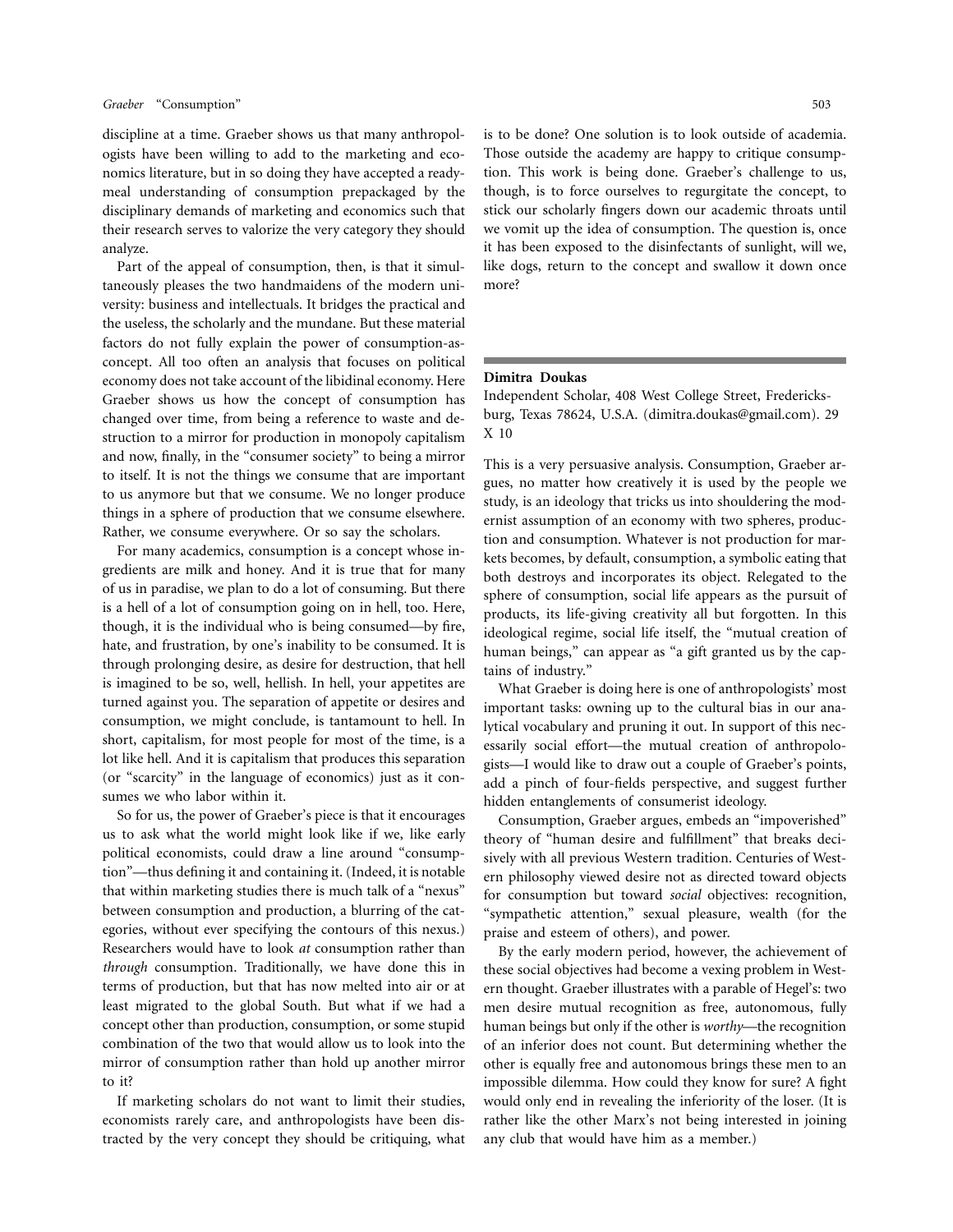Consumption, Graeber suggests, resolves the dilemma of such "passions" by redirecting the imagination from relations with persons to relations with things. This resonates with Albert O. Hirschman's (1977) study of writings from the early Modern period, in which the winning argument for the removal of legal limits on European capitalists was the substitution of "interests" for "passions." Rather than destroying each other, the ideology of consumption, in Graeber's words, has individual consumers relating to each other in "an endless struggle to establish . . . sovereignty, or autonomy, by incorporating and destroying aspects of the world around them."

The problem here is that a truly autonomous being would have no desire for recognition from another nor any other kind of social relationship. Hegel and those who followed this line of thinking were not so much "starting from a model of possessive individualism," as Graeber proposes, but rather from one of innate competition, a model that would soon surface as "survival of the fittest." Human beings are in no way autonomous. (Hegel's two men meet "at the beginning of history," having never encountered another consciousness, i.e., in the impossible condition of having survived infancy without caregivers.) To the contrary, we are, as the late Walter Goldschmidt (2006) put it, innately "affect hungry," such sluts for recognition that we are likely to see worthiness in anyone who offers us encouraging words, as flatterers and cons the world over have always known.

Consumption in everyday practice is a way to satisfy our affect hunger, and that is exactly what advertisers promise. Get love with cosmetics. Get respect with a Lexus. Be the envy of your friends with the latest electronic gizmo. But not everybody can play this game, and here is where the question of worthiness breaks out on ever larger scales. Take "keeping up with the Joneses," a competitive consumption that is at the same time a mutual creation of human beings—neighbors become worthy of recognition by exhibiting the material signs of having engaged this torturous labor-money system and having been able to claim some of its prizes (tokens, as Graeber says, of the actions they represent). Who cannot play? The unemployed and the so-called underclass—constructed as unworthy in consumerist ideology, they suffer the fate of political scapegoats.

Take the same dynamic global and we find "backward" multitudes who have not "evolved" to the heights of modern consumption. As enslavement and colonization were once justified by enlightening the benighted native, so the unworthiness of the "backward" justifies a so-called international development that covertly pursues the same goals: cheap labor, cheap resources, mass markets. Hidden in the ideology of consumption, no matter how creatively people use it, is the world-shaking contempt of the West for "the rest" that our discipline has long been at pains to deconstruct. Graeber is right. Let it go.

#### **Felix Girke**

Zentrum für Interdisziplinäre Regionalstudien, Martin-Luther-Universität Halle-Wittenberg, Reichardtstraße 6, 06114 Halle/Saale, Germany [\(felix.girke@zirs.uni-halle.de\)](mailto:felix.girke@zirs.uni-halle.de). 26 I 11

This commentary provides a welcome return to a familiar text, which has gained only a few hundred words since its last and considerably less centrally placed appearance (Graeber 2007*b*), and I do believe it has earned its republication and discussion in this much more visible format. David Graeber's anamnesis of the current hypertrophic attention to consumption is to me plausibly argued. My commentary, then, is not intensely critical of the argument itself: there is currently a broad public tendency to see citizens as consumers or as "customers" of their own governments even. This does entail a number of disconcerting notions about who we are, what we want, and how we go about getting what we believe we need or, rather, what we ephemerally think we desire. Some anthropologists, instead of deconstructing public discourse, are consumed by the very idea of consumption, having accepted it as our own analytical term instead of treating it as an epistemological arena, as a concept that sits in fact rather uneasily between phenomenon and category. But even in fields such as tourism, where "consumption of people" has long been augmented to "cannibalism," the metaphor needs to be understood as just that: even if people feel as if they are being eaten alive, they are, in fact, not. By calling this "consumption," we actively impoverish our tool kit. Graeber's text does us the considerable service of treating the ongoing consumption conversation as data, as an empirical phenomenon just like others we study, and tracing its emergence as well as some of its ramifications with great clarity. In the end, he returns us to the anthropological commonplace that social life is really about "the production of people," a statement echoing Stephen Gudeman's (2009) consistent calls for attention to what he has termed the base, "the incommensurable collection of goods and services mediating relationships between people, and connecting them to things and intangibles," providing "conditions for sustaining locally constituted life" (64). Not every object-oriented segment of individual behavior is an equally meaningful actualization of the self.

Still, has the argument not overstayed its welcome? Complaints about the turn to consumption and its particulars are not a particularly new phenomenon within anthropology; by now 15 years old, there are the gently cautioning words by Jim Carrier (1996), "whether consumption is the new master narrative we ought to construct about the world and, if so, how we ought to construct it" (422), and Carrier and Heyman's (1997) only slightly later explicitly stated "intellectual and political dissatisfaction with the anthropology of consumption" (356). Strikingly, in these earlier texts, the hypertrophic overextension of the term was not a critical issue; in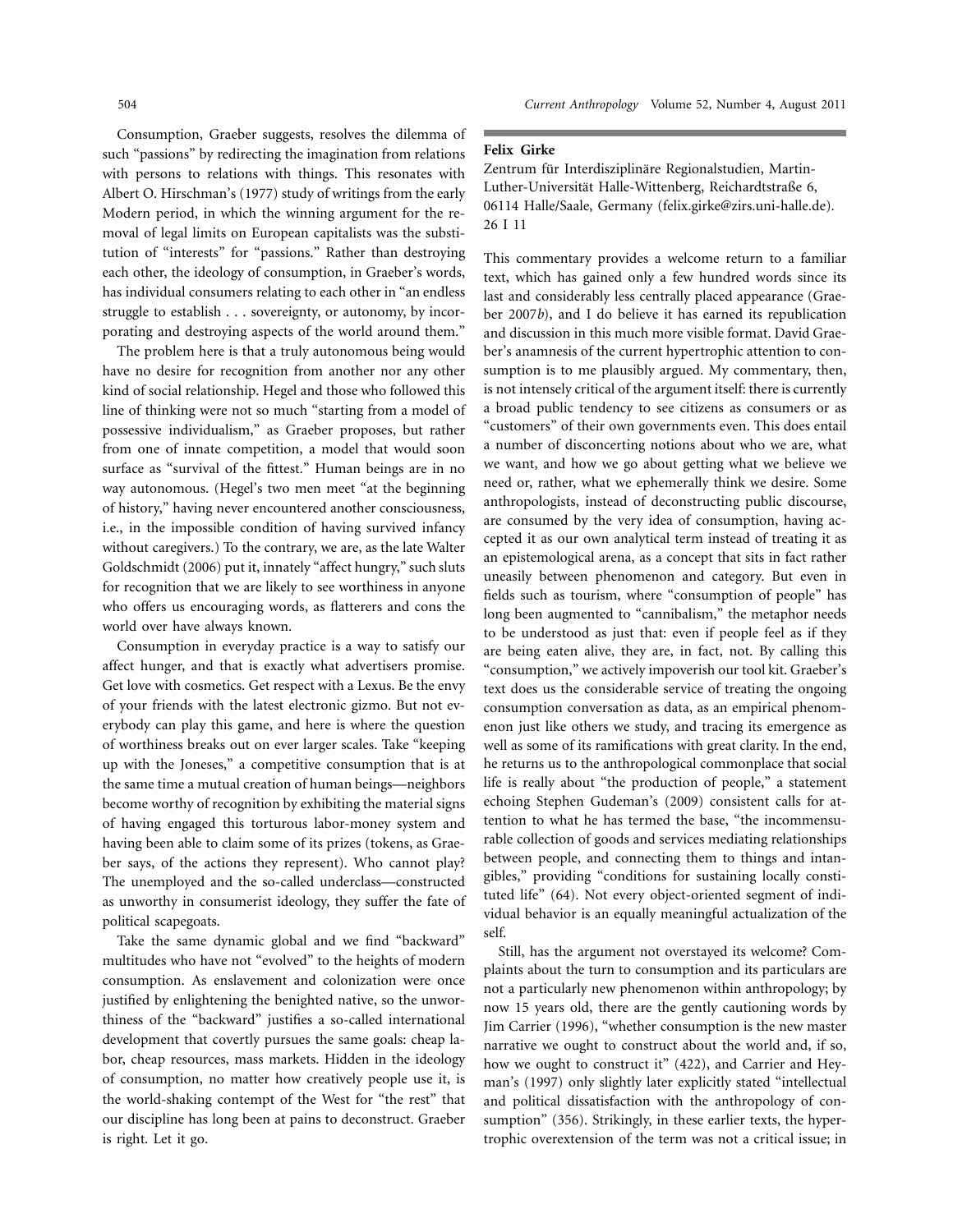fact, the authors themselves might be targets for Graeber's criticism because they include items from housing to television in the category of consumption. Their thrust, then, was instead turned against one-dimensional semiological analyses of the "meaning" of objects rather than their actual consequences and practical applications and the larger contextual constraints of class and race, that is, inequality. Additionally, Carrier and Heyman (1997) emphasize how much of consumption is in fact about reproduction of the household, about necessity and practical uses more than about fantastic desires, a turn that also allows them to divert the focus away from "the individual actors who populate much of the conventional consumption literature" (362). This is where they again converge with Graeber's stance against the commonly involved emancipatory narratives, which while seemingly liberating the constrained agents and turning them into selfactualizing individuals (or members of self-actualizing sub/ countercultures; e.g., Habeck/Ventsel 2009) also cast them out of their supportive dependences. Of course, this eviction locks such agents with quite a bit of interpretive violence into the everyday battle for "recognition," which in its antagonistic sense is usefully shown here as a social *unobtainium*.

This leads me to the intriguing methodological (as well as ideological) alternative of acknowledging "passion(s)" along with actions/agency. Burkhard Schnepel (2009), not coincidentally a student of Godfrey Lienhardt's, has recently suggested a return of this dialectic to its proper place: it could serve both to balance the overly individualistic and infuriatingly vague postmodern propagation of human agency and to better understand certain emic positions in which, classically, one does not catch a cold but is caught by a cold. Just because it is more difficult to talk about passions does not mean we should not try to do it. Thinking through this dialectic, then, we soon reach the field of the middle voice, where desire (to have, to absorb) might be reconceived as "something that befalls the subject without subjugating him or her" (Eberhard 2004:63), with untold effects on the idea of consumption. Such an understanding might be critical for the research program suggested by Graeber, to work out what it is that actually drives people to destructive encompassment. In this theoretical tangent, I find this valorously quixotic paper most stimulating.

#### **Alf Hornborg**

Human Ecology Division, Lund University, Sölvegatan 12, 223 62 Lund, Sweden [\(alf.hornborg@hek.lu.se\)](mailto:Alf.Hornborg@hek.lu.se). 26 XI 10

Although at times more convoluted than necessary, Graeber's argument is a welcome antidote to the currently fashionable neoliberal discourse on consumption as creative self-expression. He is supremely justified in asking how anthropologists became engaged in marketing and is to be congratulated for reorienting anthropology toward a critical analysis of the cul-

tural foundations of capitalism. His paper raises several worthwhile questions that deserve lucid and coherent treatment. The least problematic is how consumption became a field of anthropology. For many, it was Marshall Sahlins's (1976) useful elaboration of Baudrillard that taught us to view commodities as elements of semiotic systems that shoppers sought to incorporate into their selves, as the consummation of culturally constituted desires. Such an understanding of consumption, of course, is not in itself a reason to turn to marketing.

Graeber provides several persuasive historical hypotheses for why the metaphor of eating is now applied to whatever people do when they are not working, including the fusion of medieval elite desires for ephemera and plebeian desires for food, the expansion of market principles and individual property rights, and the urge to destroy things in order to gain recognition of one's sovereignty over them. Eating is indeed the perfect idiom for destroying something while literally incorporating it. But Graeber argues that many activities conventionally classified as consumption, such as watching television, do not involve goods that are destroyed by use. Nor, for the same reason, does he think that a teenage band practicing in a garage should be called consumption. Yet even these activities must submit to the twin constraints of capitalism and the law of entropy (Georgescu-Roegen 1971) that correctly identify consumption as destruction: any activity that, for want of other resources, must involve manufactured goods—or even using electricity—implies destroying purchased physical resources in the process of creating meaning. The concept of consumption thus deserves to be retained, paradoxically, for its critical potential: because it highlights how that which capitalism would have us maximize is ultimately destroying the planet. While there is no exemption from entropy whatever the mode of production, the specificity of capitalism lies in its relentless pursuit of ever higher rates of resource destruction.

It thus seems that Graeber's call for an abandonment of the discourse on consumption, although highly understandable when directed at its neoliberal version, would be at odds with those activists for whom the concept remains integral to their criticism of the treadmill logic of capitalism. His paper, conceived in the early 1990s and published some years ago (Graeber 2007*a*), criticizes the concept of consumption from two opposite angles, that is, for being perceived as creativity and destruction. As much as I share his skepticism regarding the ideological uses of the former perception, I am unable to abandon the latter (even when applied to television programming). In fact, it is only by acknowledging the material biophysical dimension of the global economy that we can resist the seductive neoliberal glorification of consumption as the right to creative self-expression.

Graeber traces the historical recognition that consumer desires are potentially infinite and quite possible to manipulate. Clearly, it is this latter dilemma that raises the most incisive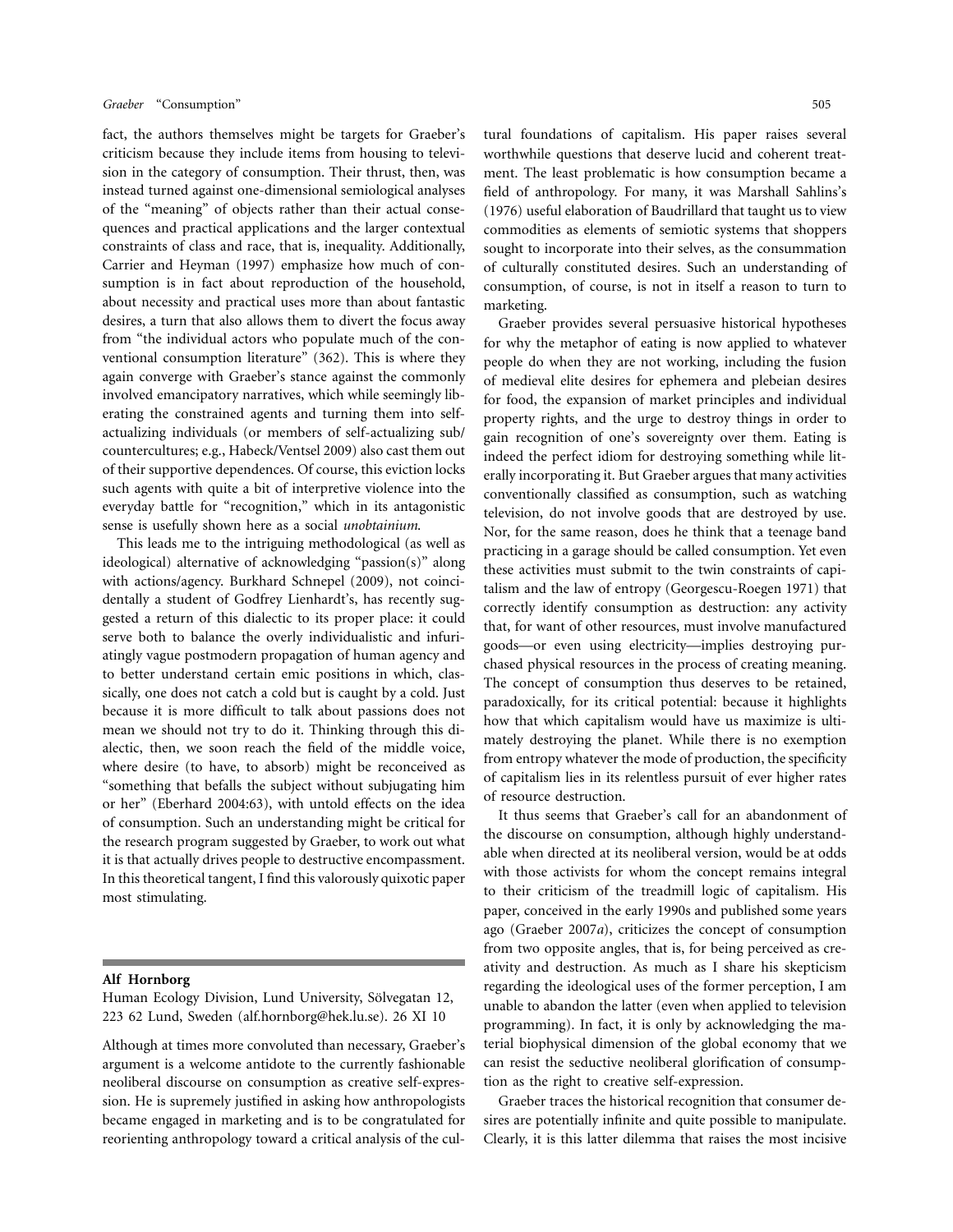doubts about capitalism rather than the extent of resource destruction itself. For if profits are proportional to our "creative" destruction of resources, it means that marketing will be geared to fabricating increasingly arbitrary incentives for us to maximize such destruction. To continue to expose this fundamental logic seems a more trenchant criticism of neoliberalism than to debate whether this or that activity is really destructive of resources.

The most significant point in Graeber's paper is his observation that consumption is really about the production of people, echoing Marx's insight that in capitalism, relations between people masquerade as relations between things. The human appropriation (and incorporation) of things has always been about the production of persons, but as Graeber reminds us, commodity fetishism encourages us to imagine otherwise. Although the idea of private property is a thoroughly social relation, that is, a person's right to exclude others from access to a thing, it presents itself to us as a relation between that person and that thing. Nor do we generally see that the commodity is an em*bodi*ment of other people's labor and landscapes. If the consumer's sovereignty over his or her commodified objects is modeled on the monarch's sovereignty over his or her subjects, as Graeber suggests, the affinity between the two relations thus boils down to a transformation of social power. Viewed in this light, it is indeed revealing to see capitalism as a transformation of slavery or even cannibalism. Graeber's (2001, 2004, 2007*a*) stimulating and entertaining contributions to economic anthropology continue to generate insights about how human relations to objects are ultimately about their relations to other humans, whether objects are treated as humans or humans are treated as objects.

#### **Peter N. Stearns**

Office of the Provost, George Mason University, 4400 University Drive, MS 3A2, Fairfax, Virginia 22030, U.S.A. [\(pstearns@gmu.edu\)](mailto:pstearns@gmu.edu). 5 X 10

The challenge to open a new discussion on the meaning of consumerism is both welcome and stimulating. I am accurately cited in David Graeber's article as among the several historians who have worked to identify the emergence of new forms of consumer behavior in the Western world in the eighteenth century, and it is useful to be reminded of how new conceptualizations began to emerge at this point, if initially among the dreaded economists, as well as new behaviors.

Even with a commitment toward identifying significant historical change and using new intensities of consumer activities as one measure, the need to explore continuities, which the Graeber essay emphasizes under the broader category of desire, unquestionably deserves more scrutiny than it has received from historians and others. Even those of us who think

that something new and important was emerging in early modern Europe have faced the question of whether the essential novelty resulted simply from greater prosperity and new shopkeeper lures, not from new motivations at all. Is the consumer potential rather uniformly present in human makeup, or at least Western cultural makeup, so that its awakening requires little explanation once new levels of mass affluence set in? The invitation to think more about continuities in desire—even though framed in this essay largely in terms of intellectual constructs rather than popular motivations advances the issue constructively while partly redefining it.

There are, I think, a few additional angles to explore under this general heading, not in frontal opposition to the Graeber formulation but by way of extension and complication. First, a historian looking at pre-eighteenth-century illustrations of premodern desire would not focus solely or even primarily on the Western context. (I always worry about Western statements that lack any real comparative ballast.) Those of us interested in the emergence of consumerism but with a disproportionately European or U.S. history background need to pay a great deal more attention to the earlier emergence of consumer commitments in prosperous urban settings such as Song China, where, among other things, tastes and possibly motivations emerged that would directly influence European interests later on. To the extent that we accept the Graeber focus on desire as a human or at least clearly premodern category, we may need to explore Asian (and probably other) manifestations as well. (It is also relevant to note that Chinese consumerism, if that is what it should be called, emerged in a cultural context officially hostile to undue emphasis on romantic or erotic attachments.) Of course, premodern Chinese consumerism, like its European outcropping until recently, frequently encountered societal disapproval, with arrests and even executions responding to some of the most vigorous consumer behaviors, but this does not contradict the existence and significance of relevant desire. Modern consumerism is gaining some excellent comparative attention from several disciplines including both history and anthropology, but we may well need more premodern work as well.

Even for the Western context, particularly before the eighteenth century but to an extent even since, I wonder also about a possible overemphasis on individualism. Another avenue to explore—and it may also encompass identifiable categories of desire—involves group consumerism. Premodern cities in the West but also elsewhere burst with group consumer projects (and I know by now I am referencing consumerism a lot despite the admonitions in the Graeber article). Religious projects were front and center, with consumer decisions about church and clergy styles and decorations, but guild presentations count as well. One of the constraints on individual consumerism was the pervasive emphasis on using costume and other objects to denote group identity and conformity, though in terms of a basic definition of acquisitive efforts beyond the needs of any reasonable subsistence, they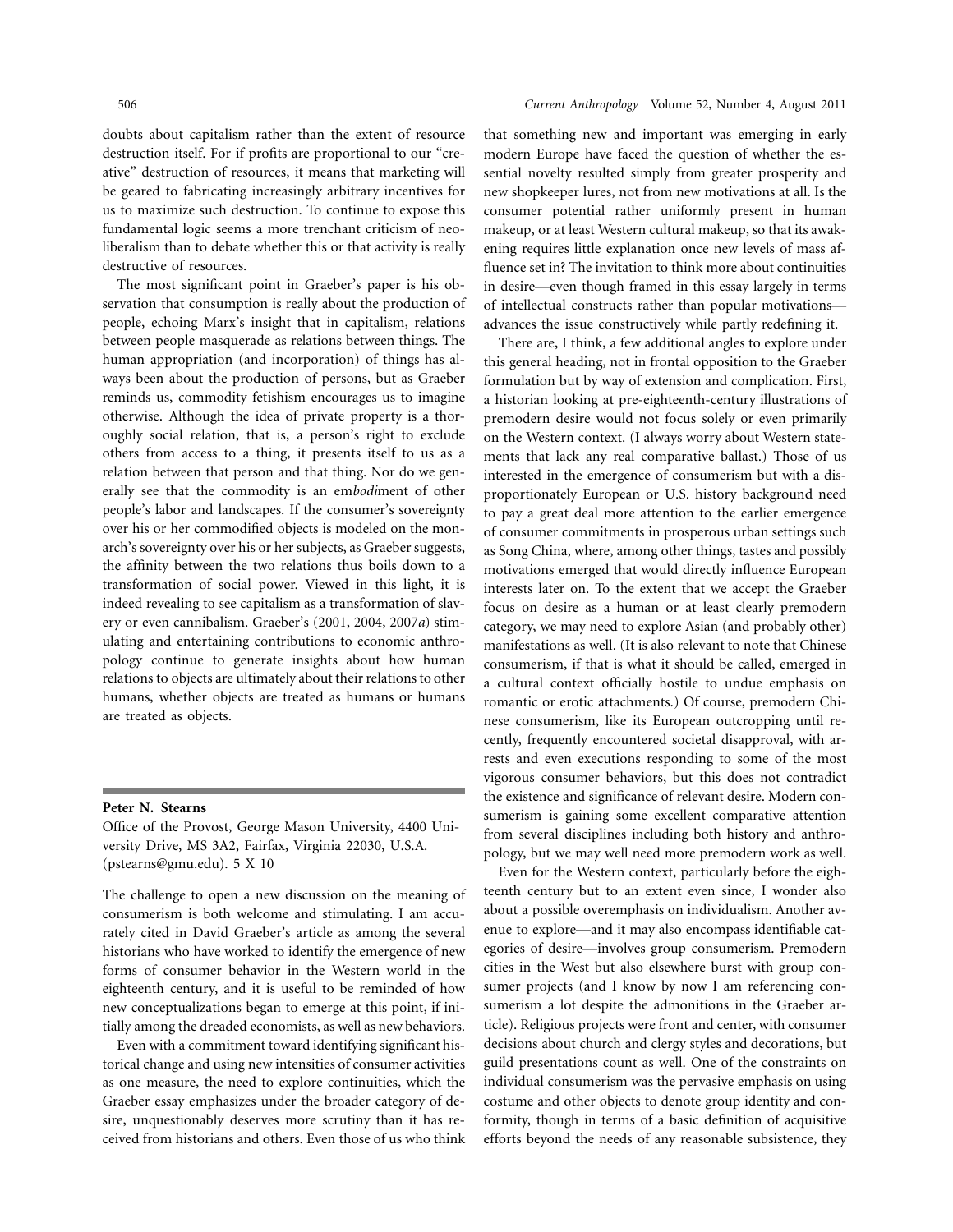fit a consumerism umbrella. And this element, though by now far less organized, has hardly disappeared from consumer behavior. The frequency of individual decisions to acquire items or entertainments that in fact help blend with a recognizable group—the peer cluster in school, the office assemblage—is another complexity in consumerism that needs attention. Here, too, links with as well as changes from more traditional patterns factor in substantially.

All this said, let me return to my admiration for the Graeber hypothesis about a transition, at least in Western culture, between desire for a person to a desire for things (whether the food consumption focus is entirely apt requires discussion, but it is beside the main point). I am not sure I agree that this is what happened; certainly, it is not what many new consumers thought was happening when they hoped to use objects to express not only personal identity but also sexual or affectionate relationships with loved ones. But perhaps it did happen, playing a role in the misfiring of relationships in the modern Western world, and it certainly is worth further exploration and analysis.

#### **David Sutton**

Department of Anthropology, Southern Illinois University, Mailcode 4502, Carbondale, Illinois 62901, U.S.A. [\(dsutton@](mailto:dsutton@siu.edu) [siu.edu\)](mailto:dsutton@siu.edu). 8 XI 10

*In the 1940s a Swedish sociologist traveled through the villages of northern Sweden asking people about their "hobbies." A farmer confronted with this newfangled word hesitated, then answered "chopping wood."* (Ehn and Lofgren 2010:111)

David Graeber's article is a trenchant reminder of how problematic the categories of political economy are for anthropological analysis.38 They were problematic in the 1970s, when it was all about modes of production, and they are problematic now that the focus has turned to consumption. The first step in thinking beyond these categories is to excavate them, which Graeber does with his fascinating genealogy of the concept of desire in the Western philosophical tradition. To the extent that consumption studies have become ubiquitous and many of them fail to define or even think through what is meant by the term "consumption," Graeber's critique is all the more cogent. I think many of us are familiar with the kind of studies he is referring to: ones that claim, for example, that Mc-Donald's in Japan is really not so bad because they serve squid,

too (thus short-circuiting or deflecting attention from any serious critique of their sourcing, labor, waste disposal, and other practices). These types of analysis are so ubiquitous that one of my students, Leo Vournelis, dubbed them the "It's

OK, they've appropriated it" school of thought. One of the key contributions of Graeber's approach, then, is to get us to consider the possibility of different models to analyze activities we have been lumping under the consumption rubric. Surely, he is right that it is dubious at best to think of television watching as an act of "consumption," and it would be more interesting to look at the categories that people bring to the activity of television watching in different contexts and communities. But I would like to briefly focus on one object that Graeber has suggested is the epitome of consumption: food. Indeed, food could be seen as "consumed" in the act of eating, and Melanesian anthropologists for example, Weiner (1992)—have claimed that this is what makes food of limited social value: unlike shells, it is used up in its transacting and thus cannot carry enduring meaning. Indeed, Graeber suggests in his history of Western desire that food plays a particular role: he sees it as key to the transition from medieval and Renaissance to modern notions of consumption, from erotics to gastronomics. The model of modern consumption, Graeber suggests, highlights food because eating was "the perfect idiom for talking about desire . . . in a world in which everything, all human relations, were being reimagined as questions of property." Perhaps. But as Graeber points out with regard to most of these philosophical musings, we are probably talking about 40-year-old upper-class white men eating food, or at least their ideas about their eating. Anthropologists have shown repeatedly in many cultural contexts, including the United States, how food is one of the key ways that humans imagine their interconnectedness—how food is almost always about sharing and creating social relations as well as for tying past, present, and future together not, primarily, their Marxian alienation and commodity fetishism. Food, *pace* Weiner, does carry enduring social meaning through its powerful role in imagining and in remembering social relatedness in everyday and ritual contexts. This is merely to suggest that the fitness of the metaphor of eating as a model for modern consumption is not inherently obvious; many other factors were clearly at play.

Indeed, Graeber's argument that we move beyond the categories of consumption and production fits very well with an interest in food preparation or cooking. Cooking clearly is not illuminated by a model of identity, creative consumption, and resistance as much as it might be by a model that focuses on cooking as part of a project of value transformation (Weiss 1996), as the creation of flavors that influence others (Adapon 2008), or as an embodied memory and skill that can be studied just as many anthropologists study apprenticeship (Sutton 2010). A reexamination of the usefulness of consumption as a theoretical category opens up all kinds of new possibilities, and in this Graeber is right on target.

<sup>38.</sup> Thanks to my colleagues and students who shared their thoughts with me on this article over dinner. Animal and vegetable products were bought, cooked, and eaten and a fair amount of fermented beverages imbibed. Properly sated, we discussed and debated a lot of ideas. Only a bureaucrat would try to label this as either "production" or "consumption."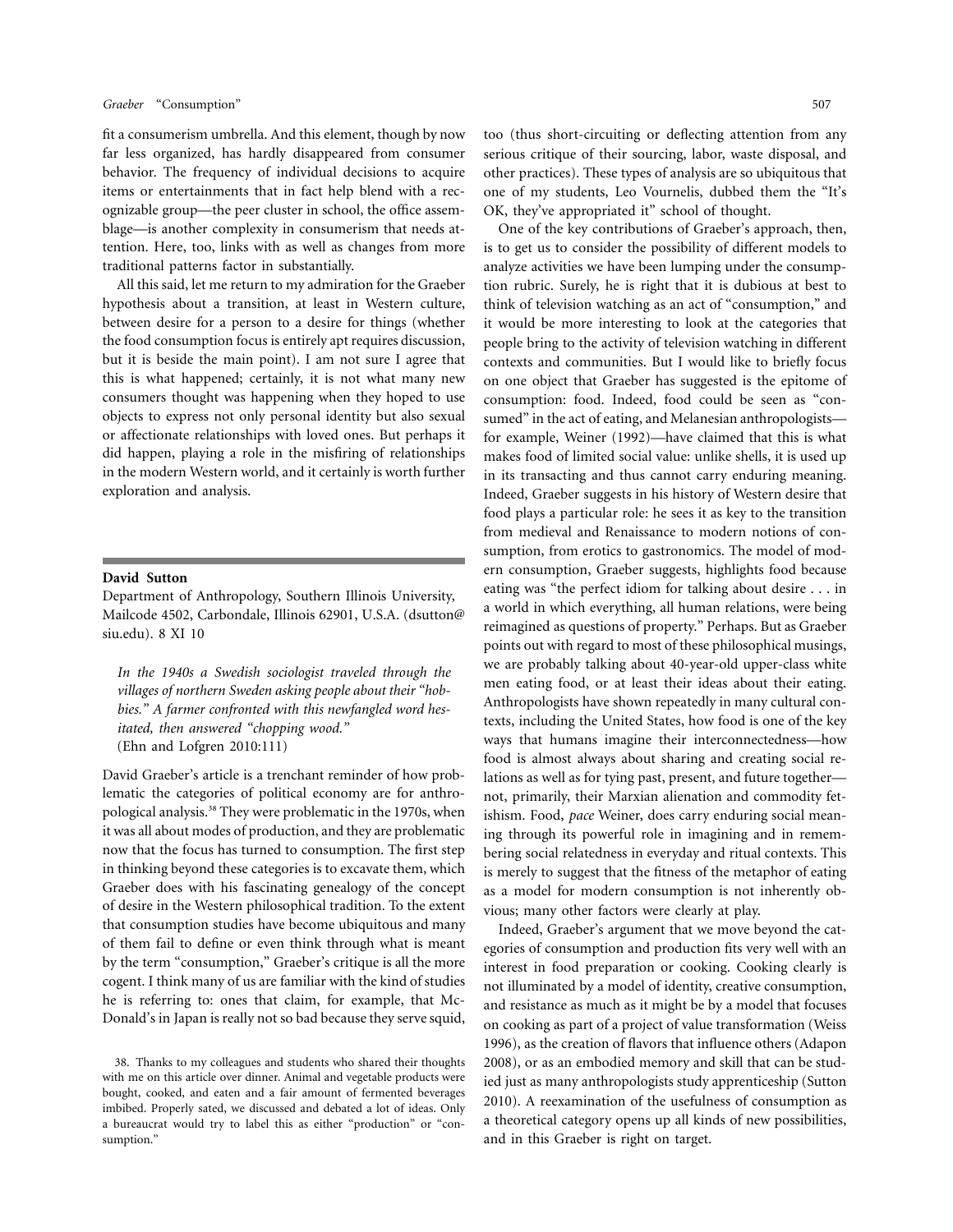# Reply

I must confess I am a bit startled by the uniformly positive response; when one writes an intentionally provocative piece, one expects that at least someone will be provoked. Take it as a sign, perhaps, that as a discipline we have turned a corner. At any rate, I must offer my sincere thanks to the commentators for their grace and generosity and for giving me so much to think about.

The lack of any need for elaborate self-defense also allows me an opportunity to use the space to fill readers in on the background of this small collection. The real mastermind behind it is Lauren Leve, and the vision grew from a series of collective conversations between fellow anthropologists in New York as far back as 2002 around a "new keywords" project. Leve's idea was not just to make a list of buzzwords and explore—à la Raymond Williams (1983)—why at certain points in history, certain terms ("culture" was his famous example) suddenly seem to jump to the center of intellectual and social debate. Even more, she proposed to study those theoretical terms that were not, really, being debated—or often, really, defined—and why. Starting in the 1990s, anthropology has moved away from grand questions of theory; indeed, it largely stopped generating theory of any sort. Instead, we were greeted with a flood of new topics of research and attendant technical terms ("identity," "consumption," "agency," and "flow" but also "the body," "governmentality," etc.) whose meaning was largely assumed to be self-evident. The approach instantly made sense to the rest of us, who, as scholars trained to believe that it is, in fact, impossible to look at the world without applying some base assumptions about what humans are and how they interact and convey meaning to one another and that those who do not consciously work out their theoretical assumptions are generally condemned to simply reproduce the dominant ideology of the day (usually some form of economistic individualism) without realizing it, could not help but be suspicious. We soon reached the collective conclusion that together, these terms did in fact begin to constitute a kind of neoliberal orthodoxy that had crept over anthropology without our being willing to admit it. It was neoliberal in the classic sense: naturalizing market ideology in the form of a mushy but often self-righteous populism even as anthropology itself (and now I am speaking for myself here) abandoned its onetime political autonomy and became, increasingly, a handmaiden to bureaucrats, marketers, and NGOs.

The project first led to a session called "The New Keywords: Unmasking the Terms of an Emerging Orthodoxy" at the 104th Annual Meetings of the American Anthropological Association (AAA) in Chicago in November 2003. It has taken some years to come together as a volume, but the key points of the essays continue to be all too relevant.

My own contribution was based on an idea that I had been

working at on and off since graduate school inspired by puzzlement over the peculiar moral fervor with which, starting in the 1980s, anthropologists and others critical of consumerism had been denounced as enemies of the people by highly paid members of the academic elite. Why had this particular assault happened at that particular time?

It would seem that moment of moral fervor has passed though there were some signs of outrage in the original peer reviews; the published responses are quite remarkable. Most are concerned mainly to extend the argument even further, and all of them offer something I would never have thought of myself. Let us take them one by one.

Robert Cluley and David Harvie manage to be both funny and poetic at the same time. Writing from a school of management, they suggest in their relation to the business world, anthropologists have failed in their primary duty, which is to challenge economists' received categories rather than reproducing them. This is perhaps not entirely fair (when I say it either), because there are anthropologists who are critical; it is just that marketers ignore them. But I would like to strongly second their point that the main voices criticizing consumption now come from outside the academy entirely. Here let me repeat an autobiographical note relegated to a footnote in the essay itself. I actually come from a working-class family—not only that, from a onetime Nielsen family that during my early childhood represented the entirety of southern Manhattan for ratings purposes until we gave an anonymous interview to *TV Guide*. I know a little about ordinary Americans' attitudes. This is why I find it so bizarre to be lectured by a bunch of high-bourgeois-born academics that critiquing consumption makes me out of touch. Maybe they should stop designing so many surveys and talk to people for a change.

Dimitra Doukas suggests that perhaps possessive individualism is not so much the culprit behind the rise of the ideology of consumption as the principle of universal competition. She may be right. I think the appeal of her notion of "affect hunger" is compelling. I guess I would only ask, Is affect hunger and the resultant perverse competitive dynamics the necessary result when you imagine your relation with the world primarily by analogy with things?

I much appreciate Felix Girke's suggestions that many have long been reminding us that "consumption" is largely about the creation and maintenance of households; one of the pitfalls of employing the term "production," even when referring to the production of people and social relations (a usage that goes back at least to the *German Ideology*), is that much of the most important labor—and particularly caring labor, which should probably be considered the primary form of labor—is not about "producing" so much as preserving, maintaining, and sustaining things. So, too, with the point about passions. It dovetails both with Gershon's critique of agency (Gershon 2011) and in a complex way, I think, with Doukas's invocation of Herschfeld. We used to feel "consumed" by passions. Now we have a passion to consume. Yet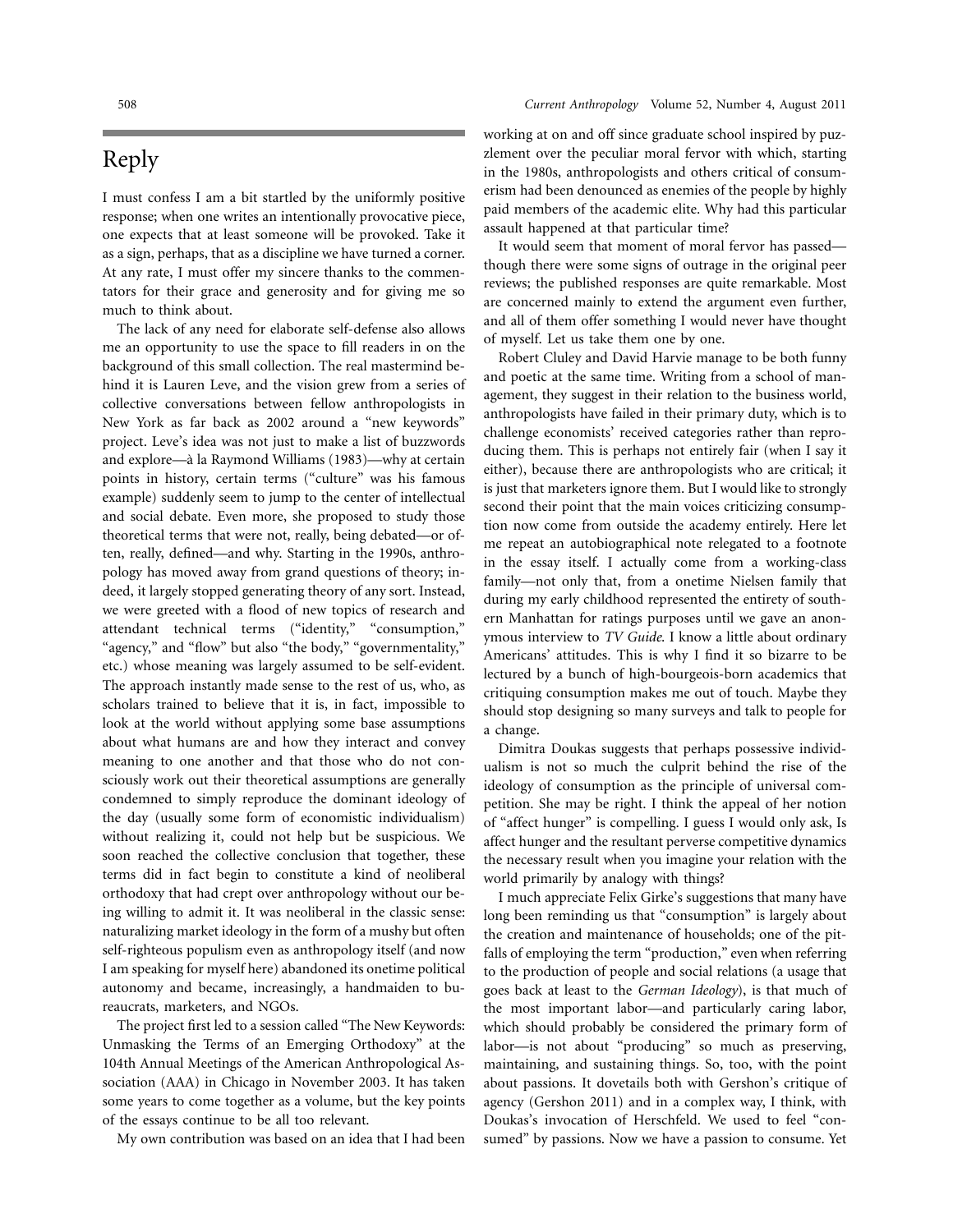to what degree is all this based not in an active desire to make, do, or construct but a (sometimes secret) desire not to have to do so for a change. In earlier drafts, one of the comments that most enraged marketing theorists seemed to be the idea that some of the desire to throw oneself in front of the television was grounded on the desire not to have to do—or think—anything at all.

Alf Hornborg might be right that I let my old teacher Marshall Sahlins off the hook in my genealogy of the modern notion of consumption, but if so, it is a genuine irony, because if there is one theme that runs through his entire intellectual history, it is a challenge to any assumption that humans are cursed with infinite needs. (It is also worth mention that as the commentator on the AAA version, he agreed strongly with the argument.) More challenging is his proposal that we retain the word "consumption" to remind us that everything we do has an ecological impact. I am of two minds about this. Certainly, everything we do (including production) expends resources and is subject to the law of entropy, and Hornborg deserves much credit for being one of the few anthropologists willing to consistently remind us of this fact. Still, why does this mean we have to continue to embrace consumption as an *analytical* category rather than as a native category that is having almost unimaginably destructive ecological effects?

Peter Stearns's generous comments raise a number of critical questions, only some of which I can fully answer—though I take some comfort in the suspicion that no one else can, either. I agree that the phenomenon of collective consumption, in Europe and elsewhere, and the shift from collective to individual (or family or interpersonal) forms and ideals of enjoyment and fulfillment is absolutely crucial and is not adequately addressed in the text. Here Puritanism played a crucial role. The question of Song China is also a perennial challenge, along with the broader "why didn't China conquer the world instead of Europe?" question (though this focuses more on the early Ming), which, to be honest, was in the back of my mind when writing this piece, even though it is not explicitly addressed. This is why I resisted calls from earlier peer reviewers to focus more on colonialism: I was much more interested in trying to get at the roots of that peculiarly European (or perhaps "Western," if that term is allowed to include Islam?) incorrigibility that made colonial expansion possible. But, surely, what I offer are just suggestions, and much comparative work is required.

Finally, I genuinely appreciate David Sutton's comments about food—appropriate indeed for a project that began in a restaurant in lower Manhattan with just the sort of conversation he describes. I would just reemphasize the second half of the clause "40-year-old upper-class white men eating food, *or at least their ideas about their eating*." Indeed. Conviviality has always been, for most humans everywhere, the definition of shared experience, a kind of communism of the senses that puts the lie to the entire ideology of consumption. (And even when rich white guys eat in expensive French restaurants—how often do you see one eating by himself?) It is not even most eating that is the model; it is the midnight snack, the piece of pie snarfed from the fridge when no one else is looking, the sandwich you have at the train station, the morning coffee, possibly the candy bar you buy when you are depressed. In a way, that last one tells you everything. —David Graeber

References Cited

Adapon, Joy. 2008. *Culinary art and anthropology*. Oxford: Berg. [DS] Agamben, Giorgio. 1993*a*. *Infancy and history: essays on the destruction of experience*. Liz Heron, trans. London: Verso.

- ———. 1993*b*. *Stanzas: word and phantasm in Western culture*. Minneapolis: University of Minnesota Press.
- Appadurai, Arjun. 1986. Introduction: commodities and the politics of value. In *The social life of things: commodities in cultural perspective*. Arjun Appadurai, ed. Pp. 3–63. Cambridge: Cambridge University Press.
- Appleby, Joyce. 1999. Consumption in early modern social thought. In *The consumer society in American history: a reader*. Lawrence B. Glickman, ed. Pp. 130–144. Ithaca, NY: Cornell University Press.
- Arnould, Eric J., and Craig J. Thompson. 2005. Consumer culture theory (CCT): twenty years of research. *Journal of Consumer Research* 31:868–882.
- Aylmer, G. E. 1980. The meaning of property in seventeenth-century England. *Past and Present* 86:87–97.
- Baba, Marietta. 2006. Anthropology and business. In *The encyclopedia of anthropology*. H. James Birx, ed. Pp. 83–117. Thousand Oaks, CA: Sage.
- Bakhtin, Mikhail. 1984. *Rabelais and his world*. Bloomington: Indiana University Press.
- Basbøll, Thomas. 2010. Softly constrained imagination: plagiarism and misprision in the theory of organizational sensemaking. *Culture and Organization* 16(2):163–167. [RC/DH]
- Bataille, Georges. 1985 (1937). The notion of expenditure. In *Visions of excess, selected writings, 1927–1939*. Allan Stoekl, ed. and trans. Pp. 116–129. Minneapolis: University of Minnesota Press.
- Belk, Russell W. 1975. Situational variables and consumer behavior. *Journal of Consumer Research* 2(3):157–164.
- Berg, Maxine, and Helen Clifford, eds. 1999. *Consumers and luxury: consumer culture in Europe, 1650–1850*. Manchester, UK: Manchester University Press.
- Boase, Roger. 1977. *The origin and meaning of courtly love*. Manchester, UK: Manchester University Press.
- Bocock, Robert. 1993. *Consumption*. London: Routledge.
- Bordo, Susan. 1993. *Unbearable weight: feminism, Western culture, and the body*. Berkeley: University of California Press.
- Bourdieu, Pierre. 1999. *On television*. New York: New Press.
- Buck-Morss, Susan. 2000. Hegel and Haiti. *Critical Inquiry* 26(4): 821–865.
- Campbell, Colin. 1987. *The romantic ethic and the spirit of modern consumerism*. Oxford: Blackwell.
- Carrier, James G. 1996. Review of *Acknowledging consumption: a review of new studies*. *American Ethnologist* 23(2):421–422. [FG]
- Carrier, James G., and Josiah M. Heyman. 1997. Consumption and political economy. *Journal of the Royal Anthropological Institute* 3(2):355–373. [FG]
- Casey, Edward S., and J. Melvin Woody. 1983. Hegel and Lacan: the dialectic of desire. In *Interpreting Lacan*. Joseph Smith and William Kerrigan, eds. Pp. 77–88. New Haven, CT: Yale University Press.
- Couliano, Iouan. 1987. *Eros and magic in the Renaissance*. Margaret Cook, trans. Chicago: University of Chicago Press.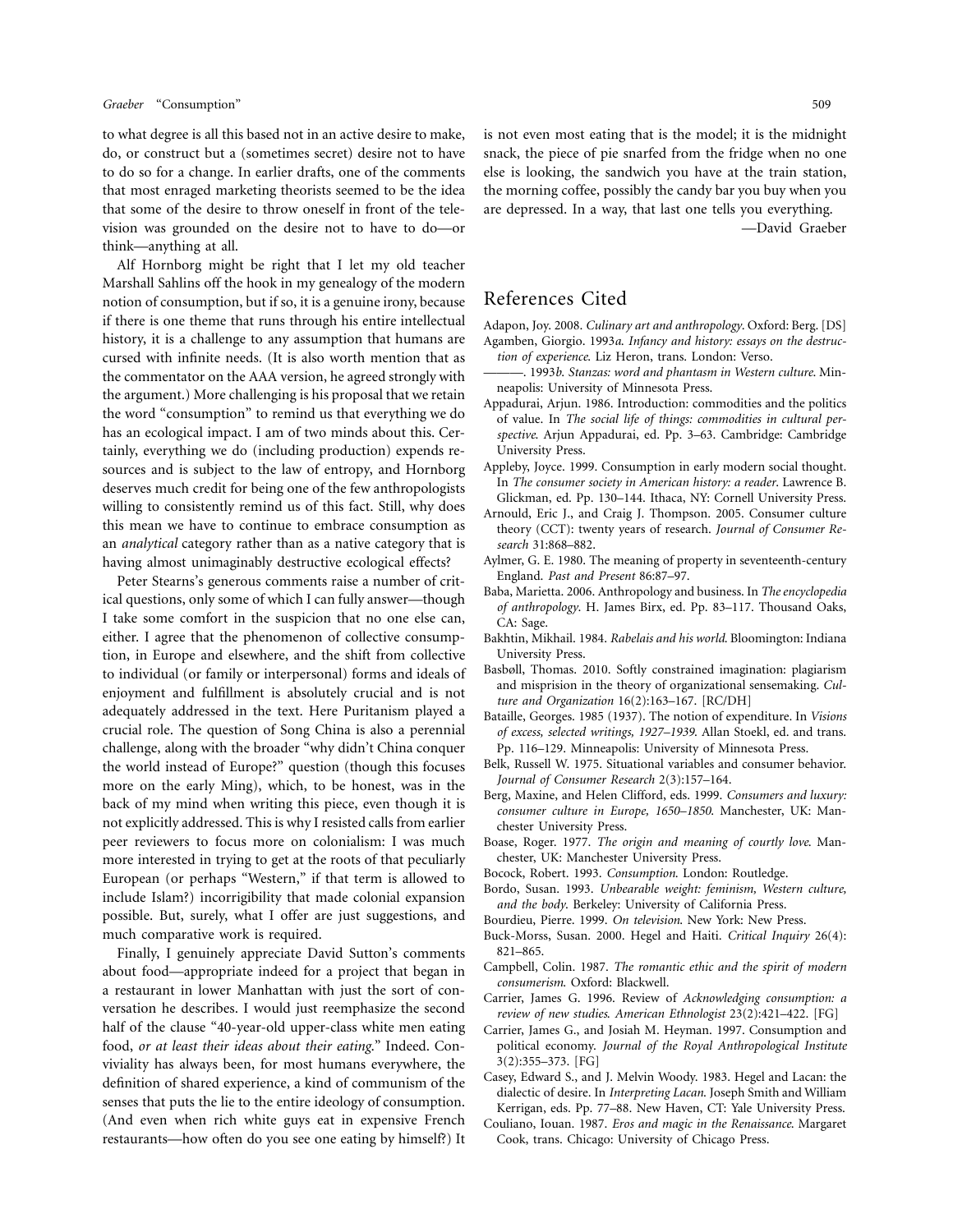- Davis, Natalie Zemon. 1975. *Society and culture in early modern France*. Stanford, CA: Stanford University Press.
- Debord, Guy. 1994. *Society of the spectacle*. New York: Zone.
- Deleuze, Gilles, and Felix Guattari. 1983. *Anti-Oedipus: capitalism and schizophrenia*. Minneapolis: University of Minnesota Press.
- Delumeau, Jean. 2000. *History of paradise: the Garden of Eden in myth and tradition*. Matthew O'Connell, trans. Chicago: University of Illinois Press.
- Douglas, Mary, and Baron Isherwood. 1979. *The world of goods: towards an anthropology of consumption*. New York: Basic.
- Eberhard, Philippe. 2004. *The middle voice in Gadamer's hermeneutics*. Tübingen, Germany: Mohr Siebeck. [FG]
- Ehn, Billy, and Orvar Lofgren. 2010. *The secret world of doing nothing*. Berkeley: University of California Press. [DS]
- Federici, Silvia. 2004. *Caliban and the witch: women, the body, and primitive accumulation*. New York: Autonomedia.
- Fischer, Sibylle. 2004. *Modernity disavowed: Haiti and the cultures of slavery in the age of revolution*. Durham, NC: Duke University Press.
- Friedman, John Block. 1981. *The monstrous races in medieval art and thought*. Cambridge, MA: Harvard University Press.
- Friedman, Jonathan. 1994. Introduction. In *Consumption and identity*. Jonathan Friedman, ed. Amsterdam: Harwood Academic.
- Gates, Moira, and Genevieve Lloyd. 1999. *Collective imaginings: Spinoza, past and present*. London: Routledge.
- Georgescu-Roegen, Nicholas. 1971. *The entropy law and the economic process*. Cambridge, MA: Harvard University Press. [AH]
- Gershon, Ilana. 2011. "Neoliberal agency." *Current Anthropology* 52(4):537–555.
- Goldschmidt, Walter. 2006. *The bridge to humanity: how affect hunger trumps the selfish gene*. Oxford: Oxford University Press. [DD]
- Graeber, David. 1997. Manners, deference and private property: the generalization of avoidance in early modern Europe. *Comparative Studies in Society and History* 39(4):694–728.
- ———. 1998. Rebel without a god: a review of *Buffy the vampire slayer*. *In These Times* 23(2):28–30.
- ———. 2001. *Towards an anthropological theory of value: the false coin of our own dreams*. New York: Palgrave.
- ———. 2004. *Fragments of an anarchist anthropology*. Chicago: Prickly Paradigm. [AH]
- -. 2005. Turning modes of production inside out; or, why capitalism is a transformation of slavery (short version). *Critique of Anthropology* 26(1):61–81.
- ———. 2007*a*. *Possibilities: essays on hierarchy, rebellion, and desire*. Oakland, CA: AK. [AH]
- -. 2007*b*. The very idea of consumption: desire, phantasms, and the aesthetics of destruction from medieval times to the present. In *Possibilities: essays on hierarchy, rebellion, and desire*. Pp. 57–85. Oakland, CA: AK. [FG]
- ———. 2008. The sadness of post-Workerism. *Commoner*. [http://](http://www.commoner.org.uk/?p=33) www.commoner.org.uk/? $p = 33$ .
- -. 2010. Neoliberalism; or, the bureaucratization of the world. In *The insecure American*. Hugh Gusterson and Catherine Besteman, eds. Berkeley: University of California Press.
- Gudeman, Stephen. 2009. The persuasions of economics. In *Economic persuasions: studies in rhetoric and culture*, vol. 3. Stephen Gudeman, ed. Pp. 62–80. Oxford: Berghahn. [FG]
- Habeck, Joachim Otto, and Aimar Ventsel. 2009. Consumption and popular culture among youth in Siberia. Zeitschrift für Ethnologie 134(1):1–22. [FG]
- Hebdige, Dick. 1979. *Subculture: the meaning of style*. London: Routledge.
- Hegel, Georg Wilhelm Friedrich. 1998. *Phenomenology of spirit*. A. V. Miller, trans. Oxford: Clarendon.
- Hirschman, Albert O. 1977. *The passions and the interests: political*

*arguments for capitalism before its triumph*. Princeton, NJ: Princeton University Press. [DD]

- Hobbes, Thomas. 1968. *Leviathan*. Harmondsworth, UK: Penguin.
- Kojéve, Alexandre. 1969. *Introduction to the reading of Hegel*. New York: Basic.
- Lacan, Jacques. 1977. Écrits: a selection. Alan Sheridan, trans. New York: Norton.
- Lasn, Kalle. 1999. *Culture jam: how to reverse America's suicidal consumer binge—and why we must*. New York: Harper Collins.
- Lazzarato, Maurizio. 1996. Immaterial labor. In *Radical thought in Italy: a potential politics*. Paolo Virno and Michael Hardt, eds. Pp. 133–147. Minneapolis: University of Minnesota Press.
- Levinas, E. 1998. *Otherwise than being; or, beyond essence*. Pittsburgh, PA: Duquesne University Press.
- Lienhardt, Godfrey. 1961. *Divinity and experience*. Oxford: Oxford University Press.
- Lodziak, Conrad. 2002. *The myth of consumerism*. London: Pluto.
- MacFarlane, Alan. 1998. The mystery of property: inheritance and industrialization in England and Japan. In *Property relations: renewing the anthropological tradition*. C. M. Hann, ed. Pp. 104–123. Cambridge: Cambridge University Press.
- MacKay, Hugh. 1997. *Consumption and everyday life*. London: Sage.
- MacPherson, Crawford Brough. 1962. *The political theory of possessive individualism: Hobbes to Locke*. Oxford: Clarendon.
- Mander, Jerry. 1978. *Four arguments for the elimination of television*. New York: Harper Perennial.
- Masco, Joseph. 1995. "It is a strict law that bids us dance": cosmologies, colonialism, death, and ritual authority in the Kwakwaka'wakw potlatch, 1849 to 1922. *Comparative Studies in Society and History* 37:41–75.
- Massignon, Louis. 1982. *The life of al-Hallaj*, vol. 1 of *The passion of al-Hallaj: mystic and martyr of Islam*. Princeton, NJ: Princeton University Press.
- McKendrick, Neil, John Brewer, and J. H. Plumb. 1982. *Birth of a consumer society: the commercialization of eighteenth-century England*. London: Europa.
- Miller, Daniel. 1987. *Material culture and mass consumption*. London: Blackwell.
- ———, ed. 1995. *Acknowledging consumption: a review of new studies*. London: Routledge.
- ———. 1997. *Capitalism: an ethnographic approach*. Oxford: Berg
- ———. 1998. *A theory of shopping*. Cambridge: Polity/Cornell University.
- ———. 2001. Introduction. In *Consumption: critical concepts in the social sciences*. Daniel Miller, ed. Pp. 1–6. London: Taylor & Francis.
- Negri, Antonio. 1991. *The savage anomaly: the power of Spinoza's metaphysics and politics*. Michael Hardt, trans. Minneapolis: University of Minnesota Press.
- Pagden, Anthony. 1987. *The fall of natural man: the American Indian and the origins of comparative ethnography*. Cambridge: Cambridge University Press.
- Pleij, Herman. 2001. *Dreaming of Cockaigne: medieval fantasies of the perfect life*. Diane Webb, trans. New York: Columbia University Press.
- Sahlin, H., and J. P. Robinson. 1980. Beyond the realm of necessity: television and the colonization of leisure. *Media, Culture and Society* 3:85–95.
- Sahlins, Marshall. 1996. The sadness of sweetness; or, the native anthropology of Western cosmology? *Current Anthropology* 37(3): 395–428.
- Sahlins, Marshall D. 1976. *Culture and practical reason*. Chicago: University of Chicago Press. [AH]
- Schivelbusch, Wolfgang. 1992. *Tastes of paradise: a social history of spices, stimulants and intoxicants*. New York: Vintage.